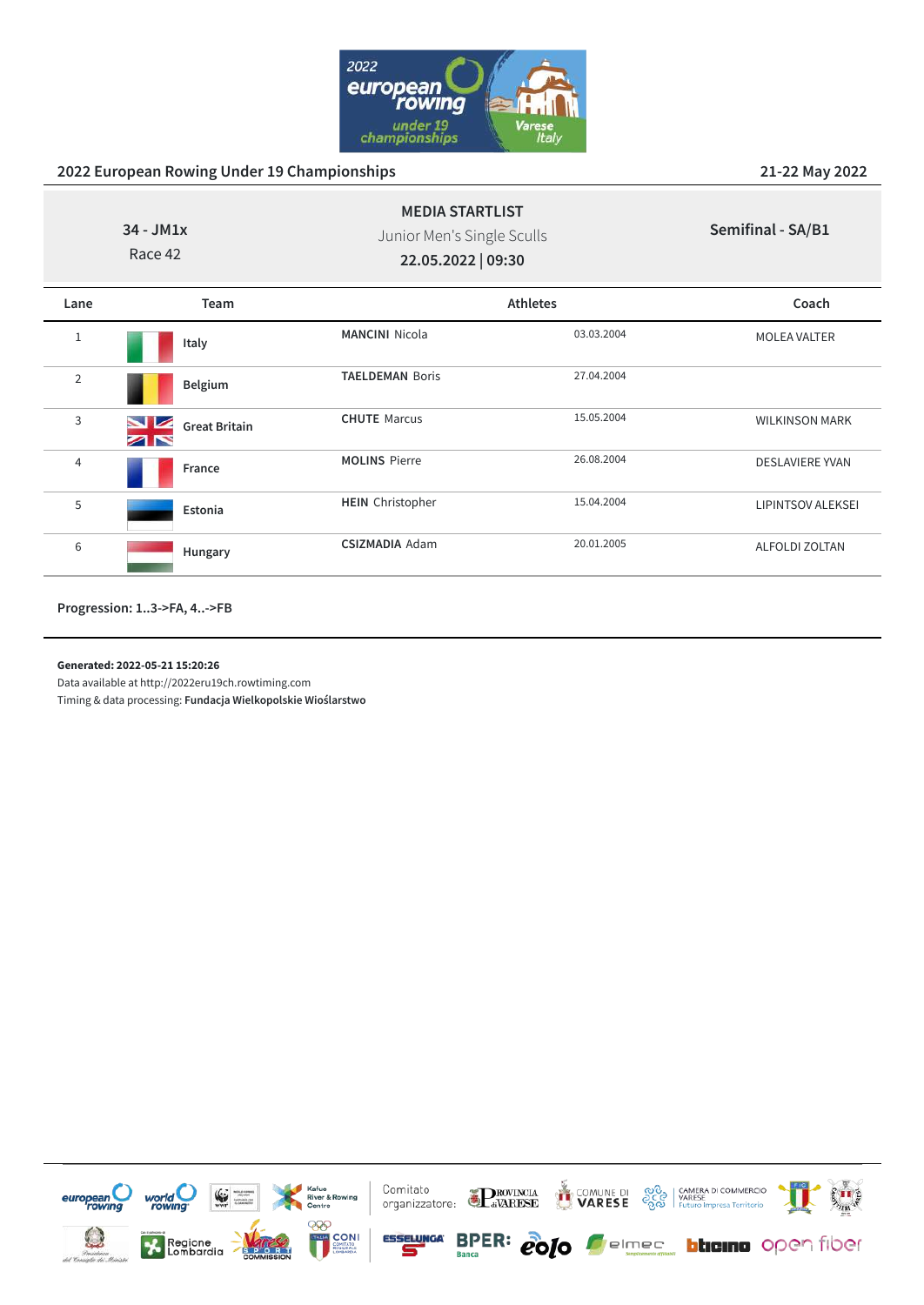

| $34 - JM1x$<br>Race 43 |                  | <b>MEDIA STARTLIST</b><br>Junior Men's Single Sculls<br>22.05.2022   09:35 |                 | Semifinal - SA/B2                      |  |
|------------------------|------------------|----------------------------------------------------------------------------|-----------------|----------------------------------------|--|
| Lane                   | Team             |                                                                            | <b>Athletes</b> | Coach                                  |  |
| 1                      | Norway           | <b>LOHNE</b> Ulrik Pharo                                                   | 09.05.2004      | <b>KROGSRUD MARTE</b><br><b>KAASEN</b> |  |
| $\overline{2}$         | Denmark          | <b>WISHOLM August</b>                                                      | 21.10.2004      | <b>CHRISTIANSEN JENS</b>               |  |
| 3                      | Switzerland<br>٠ | <b>BERGER Nicolas</b>                                                      | 10.08.2004      | <b>AITKEN MARTIN</b>                   |  |
| 4                      | Slovakia<br>随    | <b>STRECANSKY Peter</b>                                                    | 19.07.2005      | <b>STRECANSKY PETER</b>                |  |
| 5                      | <b>Bulgaria</b>  | <b>YORDANOV Ivan</b>                                                       | 21.09.2004      | <b>ARGIROV PETKO</b>                   |  |
| 6                      | Slovenia         | ALJAZ Kunstelj                                                             | 03.02.2005      | PIRIH MIHA                             |  |

**Progression: 1..3->FA, 4..->FB**

**Generated: 2022-05-21 15:20:26**

Data available at http://2022eru19ch.rowtiming.com

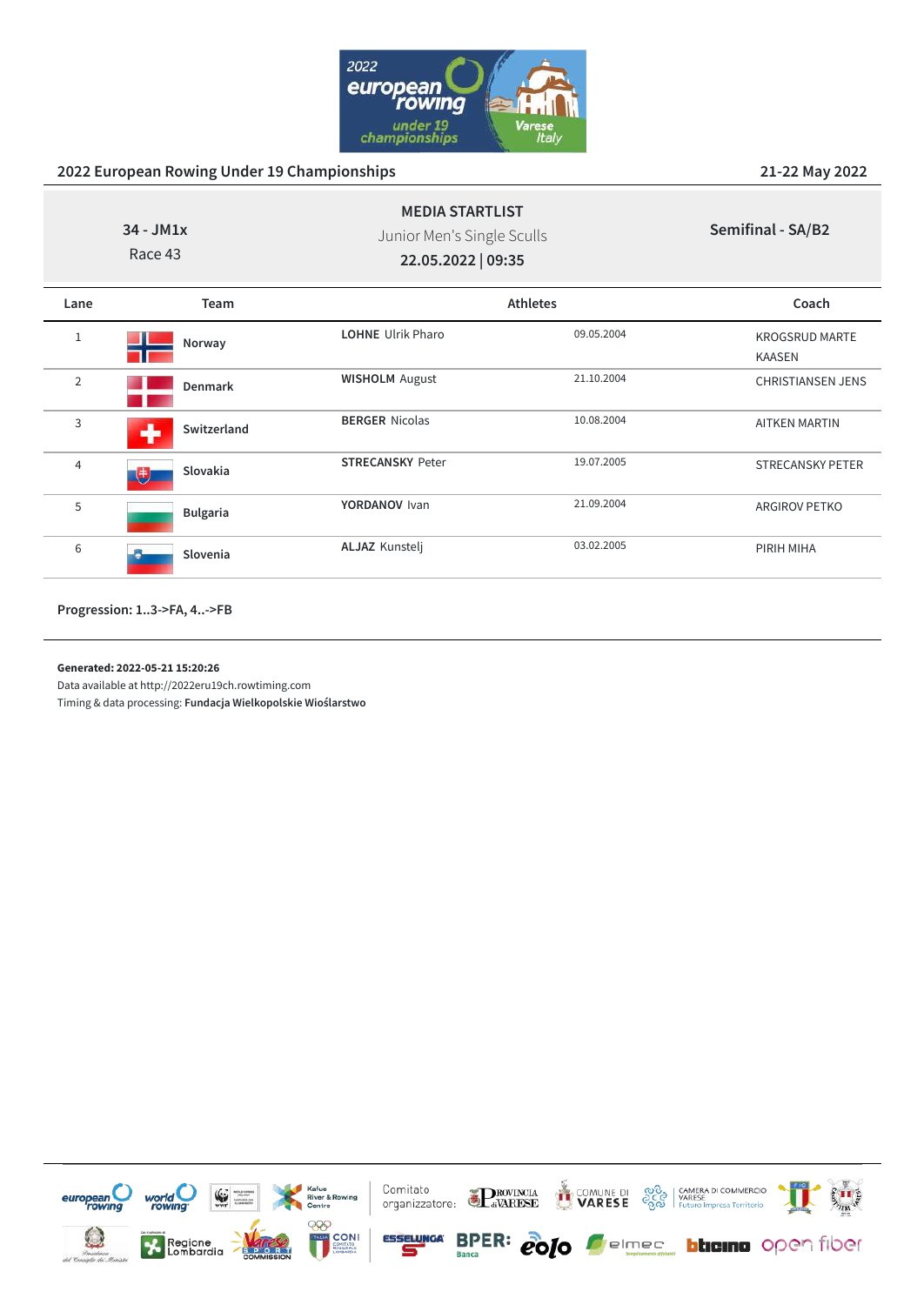

**38 - JM2x** Race 44

Junior Men's Double Sculls **22.05.2022 | 09:40**

**MEDIA STARTLIST**

**Semifinal - SA/B1**

| Lane           | Team                  | <b>Athletes</b>                                     |                          | Coach                              |
|----------------|-----------------------|-----------------------------------------------------|--------------------------|------------------------------------|
|                | Greece                | (b) KOPIDIS Leonidas<br>(s) MAKRYGIANNIS Panagiotis | 10.05.2004<br>28.01.2007 | <b>POSTIGLIONE</b><br>GIOVANNI     |
| $\overline{2}$ | Poland                | (b) SLIWINSKI Piotr<br>(s) GALEZA Daniel            | 31.10.2004<br>29.01.2004 | <b>DZIEKONSKI RAFAL</b>            |
| 3              | Switzerland           | (b) <b>BANNWART</b> Alexander<br>(s) LOEPFE Ivo     | 03.12.2004<br>24.06.2005 | <b>AITKEN MARTIN</b>               |
| $\overline{4}$ | Serbia                | (b) MUDRINIC Vuk<br>(s) RAJKOVIC Matija             | 04.06.2004<br>17.04.2004 | <b>STOJANOVIC</b><br><b>STEVAN</b> |
| 5              | 磱<br>Croatia          | (b) SMOLJANOVIC Marin<br>(s) TALAJA Ivan            | 20.11.2004<br>03.01.2005 | <b>SRZIC LUKA</b>                  |
| 6              | <b>Czech Republic</b> | (b) VANCURA Jakub<br>(s) RYCHNOVSKY Matyas          | 18.09.2004<br>10.07.2004 | LITERA JAKUB                       |

**Progression: 1..3->FA, 4..->FB**

**Generated: 2022-05-21 15:20:26**

Data available at http://2022eru19ch.rowtiming.com

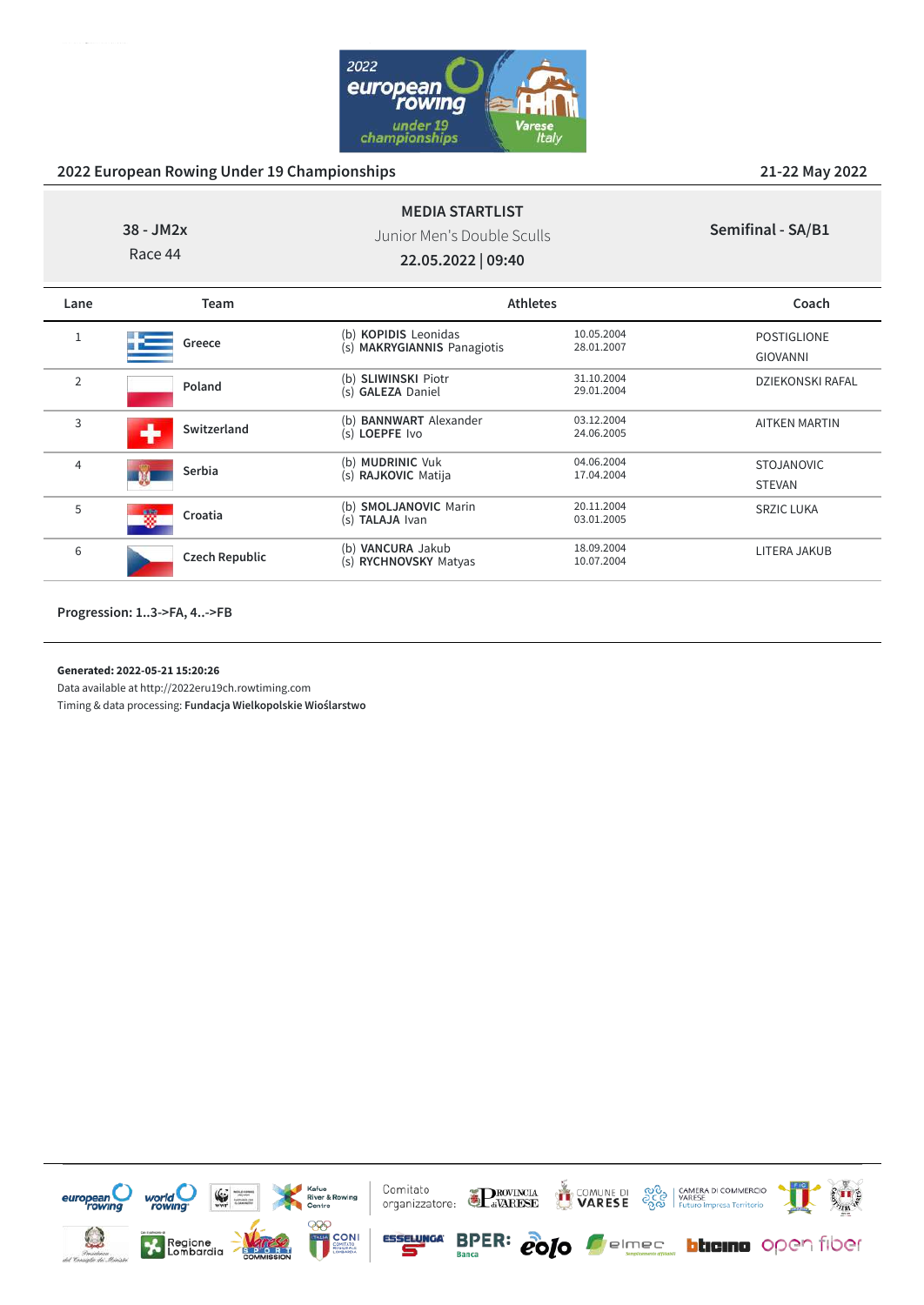

**38 - JM2x** Race 45

**MEDIA STARTLIST** Junior Men's Double Sculls

**Semifinal - SA/B2**

**22.05.2022 | 09:45**

| Lane           | Team    |                                                  | <b>Athletes</b>          | Coach                             |
|----------------|---------|--------------------------------------------------|--------------------------|-----------------------------------|
| $\mathbf{1}$   | Hungary | (b) DRAVUCZ Mate<br>(s) PALMAI Agoston           | 10.10.2004<br>28.09.2005 | <b>PURUCKI FERENC</b>             |
| $\overline{2}$ | Italy   | (b) GILARDONI Marco<br>(s) DRI Marco             | 17.12.2004<br>09.02.2004 | <b>MOLEA VALTER</b>               |
| 3              | Ukraine | (b) SHCHERBAN Leonid<br>(s) PUZHALOV Nikita      | 24.04.2005<br>09.09.2005 | KASHKO MYKYTA                     |
| 4              | France  | (b) RODRIGUE Alric<br>(s) GONZALEZ Come          | 06.04.2004<br>02.08.2004 |                                   |
| 5              | Turkey  | (b) KABADAYI Ahmet Ali<br>(s) KOROGLU Halil Kaan | 02.09.2004<br>09.09.2005 | <b>ILIC NEBOJSA</b>               |
| 6              | Norway  | (b) HEIN Erik<br>(s) THIME Marius Antonsen       | 17.05.2004<br>07.06.2004 | SKJOENHAUG<br><b>TRULS PETTER</b> |

**Progression: 1..3->FA, 4..->FB**

**Generated: 2022-05-21 15:20:26**

Data available at http://2022eru19ch.rowtiming.com

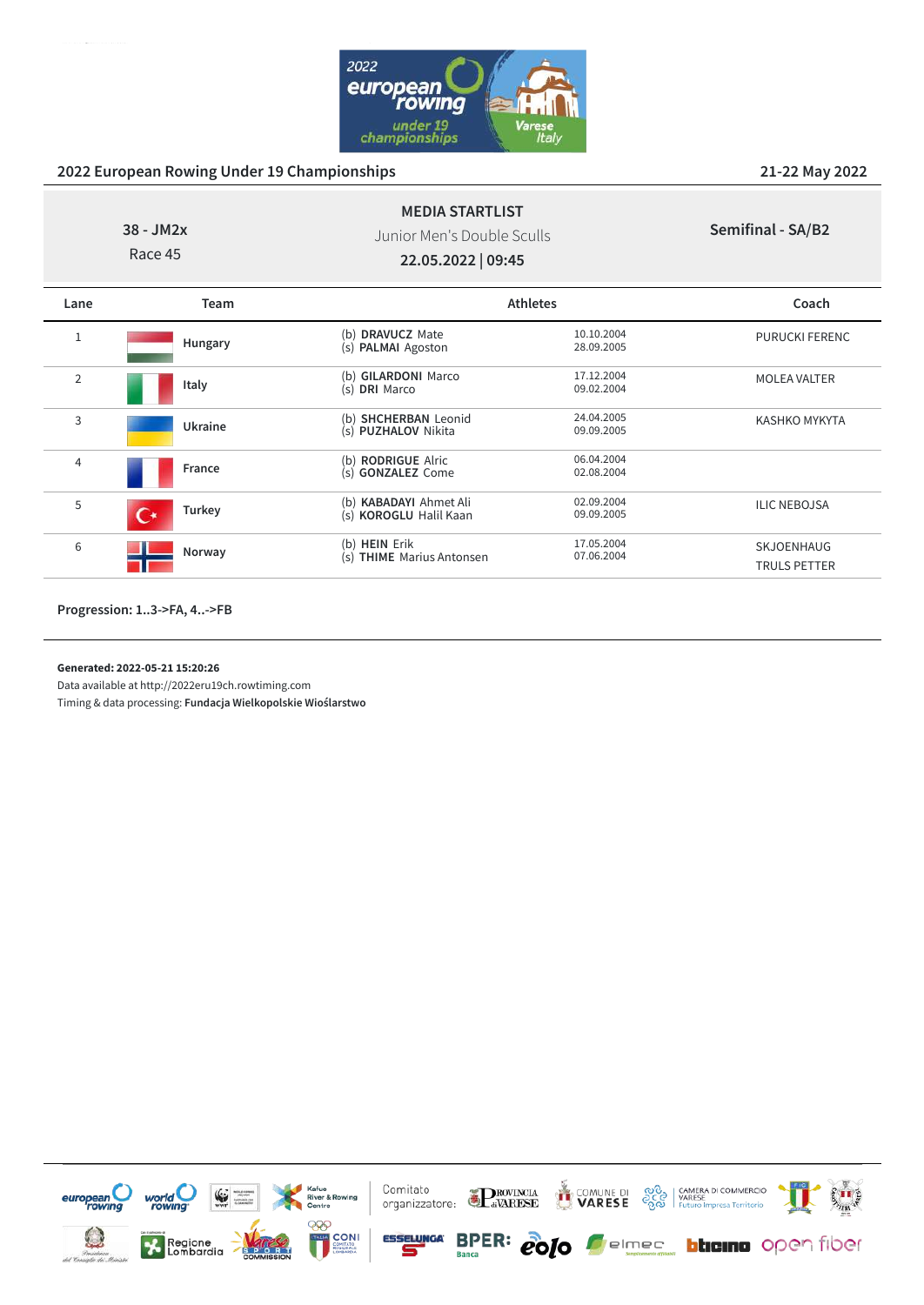

# **42 - JM4x**

Race 46

Junior Men's Quadruple Sculls

**MEDIA STARTLIST**

**Semifinal - SA/B1**

### **22.05.2022 | 09:50**

| Lane           | Team                  |                                                                                                                                     | <b>Athletes</b>                                      | Coach                |
|----------------|-----------------------|-------------------------------------------------------------------------------------------------------------------------------------|------------------------------------------------------|----------------------|
| $\mathbf{1}$   | <b>Bulgaria</b>       | <b>GRIGOROV Stanislav</b><br>(b)<br><b>BOTEV Vladimir</b><br>'2)<br><b>MUTICH Stefan</b><br>(3)<br><b>IVANOV Yoan</b><br>(s)        | 08.12.2004<br>02.02.2006<br>16.06.2004<br>21.08.2005 | <b>ARGIROV PETKO</b> |
| $\overline{2}$ | Lithuania             | <b>VAITKEVICIUS Tadas</b><br>(b)<br><b>RIAUBA</b> Domantas<br>つ)<br><b>STONKUS Vilius</b><br>(3)<br><b>CERNEVICIUS Matas</b><br>(s) | 27.02.2004<br>08.09.2004<br>22.11.2004<br>21.04.2005 |                      |
| 3              | <b>Czech Republic</b> | <b>PANCHARTEK Tomas</b><br>(b)<br><b>JANAC Krystof</b><br>SPRINZL Jakub<br>(3)<br>PECIVAL Ondrej<br>(s)                             | 06.07.2005<br>22.01.2004<br>20.09.2004<br>26.07.2004 | LITERA JAKUB         |
| $\overline{4}$ | Italy                 | <b>SELVA Marco</b><br>(b)<br><b>BELGERI</b> Matteo<br>2)<br>3)<br><b>GANDOLA Marco</b><br><b>PRATI</b> Marco<br>(s)                 | 04.09.2005<br>08.09.2004<br>09.04.2004<br>01.04.2004 | <b>MOLEA VALTER</b>  |
| 5              | Slovenia              | <b>PARTE</b> Gasper<br>(b)<br><b>KORBAR Jurij</b><br>(2)<br><b>POTOCNIK Gabrijel</b><br>(3)<br><b>MARKUZA Matei</b><br>(s)          | 20.02.2004<br>08.09.2004<br>05.11.2004<br>15.04.2004 | <b>BLAZIC ANZE</b>   |
| 6              | Croatia               | <b>KONTREC Nikola</b><br>(b)<br><b>PAUNOVIC Karlo</b><br>(2)<br>NICOSCIA Joshua<br>31<br><b>VARAT Nino</b><br>(S)                   | 07.06.2005<br>12.01.2005<br>19.02.2004<br>29.07.2004 | PETROVIC KRESIMIR    |

**Progression: 1..3->FA, 4..->FB**

**Generated: 2022-05-21 15:20:26** Data available at http://2022eru19ch.rowtiming.com Timing & data processing: **Fundacja Wielkopolskie Wioślarstwo**

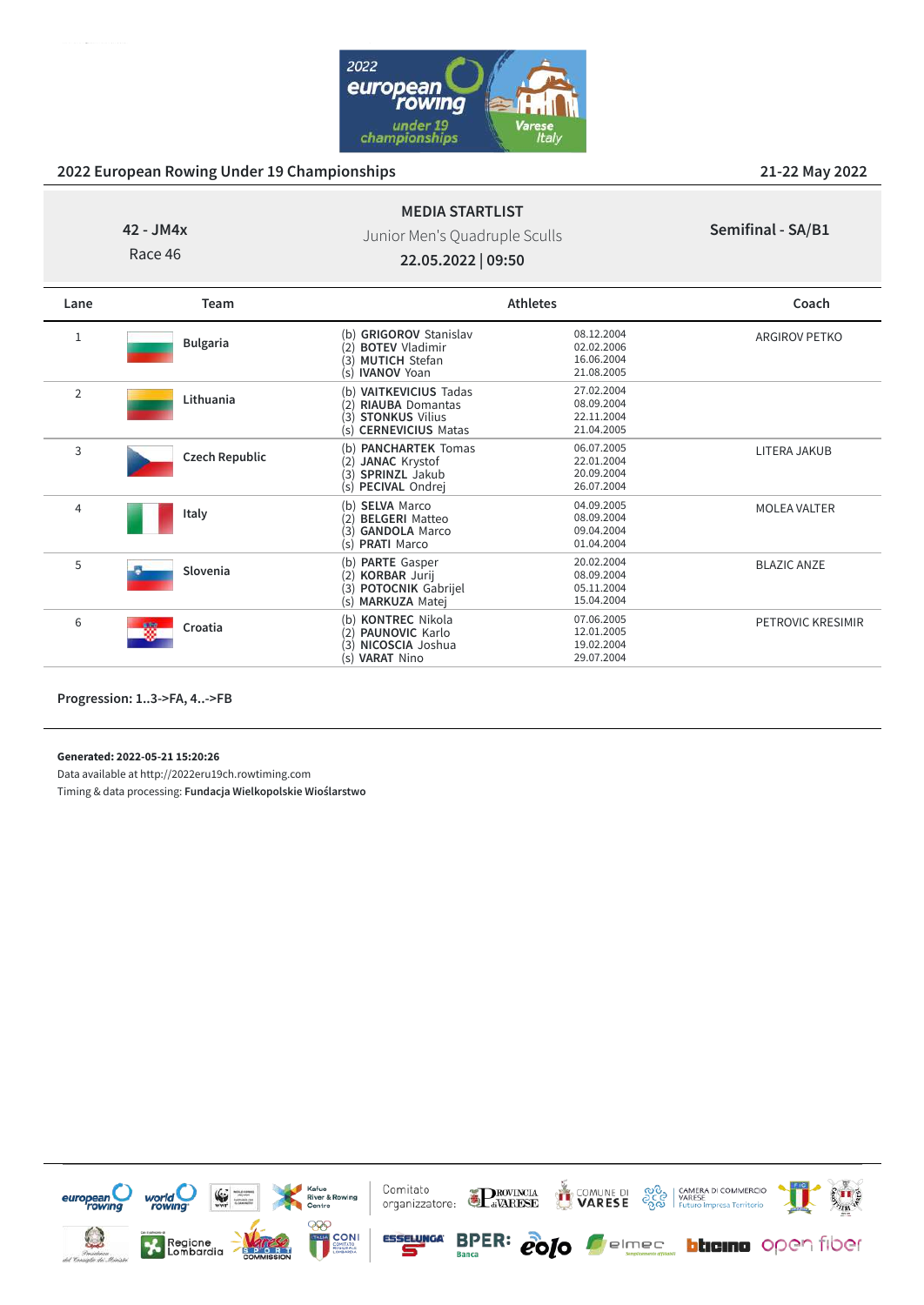

# **42 - JM4x**

Race 47

Junior Men's Quadruple Sculls

**MEDIA STARTLIST**

| Semifinal - SA/B2 |  |
|-------------------|--|
|-------------------|--|

**22.05.2022 | 09:55**

| Lane           | Team        |                                                                                                                            | <b>Athletes</b>                                      | Coach                                 |
|----------------|-------------|----------------------------------------------------------------------------------------------------------------------------|------------------------------------------------------|---------------------------------------|
| 1              | Latvia      | <b>DONOVS Emils Niks</b><br>(b)<br><b>STRADZS Patriks</b><br><b>SEJANS Valters</b><br>(3)<br><b>KLAVINS Andrejs</b><br>(s) | 19.03.2006<br>11.03.2005<br>20.10.2006<br>29.09.2004 | PURINA AGITA                          |
| $\overline{2}$ | Switzerland | <b>ZEDKA Ondrej</b><br>(b)<br>SALERNO Leonardo<br><b>EGLI</b> Gian Luca<br>(3)<br><b>CHAMBERS Nicolas</b><br>(s)           | 08.10.2004<br>22.03.2004<br>14.09.2004<br>01.01.2005 | NIEPMANN SIMON                        |
| 3              | Ukraine     | <b>HRABAR</b> Mykhailo<br>(b)<br><b>IVANOV Oleksandr</b><br>(2)<br><b>MAIKO</b> Mykhailo<br>(3)<br>ROMANENKO Danylo<br>(s) | 07.03.2004<br>23.02.2004<br>19.09.2004<br>19.08.2004 | LYKOVA ALLA                           |
| $\overline{4}$ | Greece      | <b>ADAM</b> Panagiotis<br>(b)<br>LYKOMITROŠ Apostolos<br>(2)<br><b>CHOLOPOULOS Nikolaos</b><br>3)<br>PAPAZOGLOU Dimitrios  | 05.10.2004<br>26.06.2004<br>26.09.2006<br>26.01.2005 | <b>POSTIGLIONE</b><br><b>GIOVANNI</b> |
| 5              | Poland      | MAJEWSKI Jakub<br>(b)<br><b>RANDA</b> Michal<br>(2)<br><b>CZEKANOWICZ Igor</b><br><b>SUSZKA Jacek</b><br>(s)               | 27.06.2004<br>23.06.2004<br>04.02.2004<br>06.04.2004 | <b>DZIEKONSKI RAFAL</b>               |
| 6              | France      | (b) VOSGIEN Bartolomeo<br><b>SAYN Nicolas</b><br>(2)<br><b>CIMENT Ulysse</b><br>(3)<br><b>CHENEDE</b> Elouen<br>(s)        | 13.02.2005<br>20.01.2004<br>23.10.2004<br>03.09.2004 | <b>DESLAVIERE YVAN</b>                |

**Progression: 1..3->FA, 4..->FB**

**Generated: 2022-05-21 15:20:26** Data available at http://2022eru19ch.rowtiming.com Timing & data processing: **Fundacja Wielkopolskie Wioślarstwo**

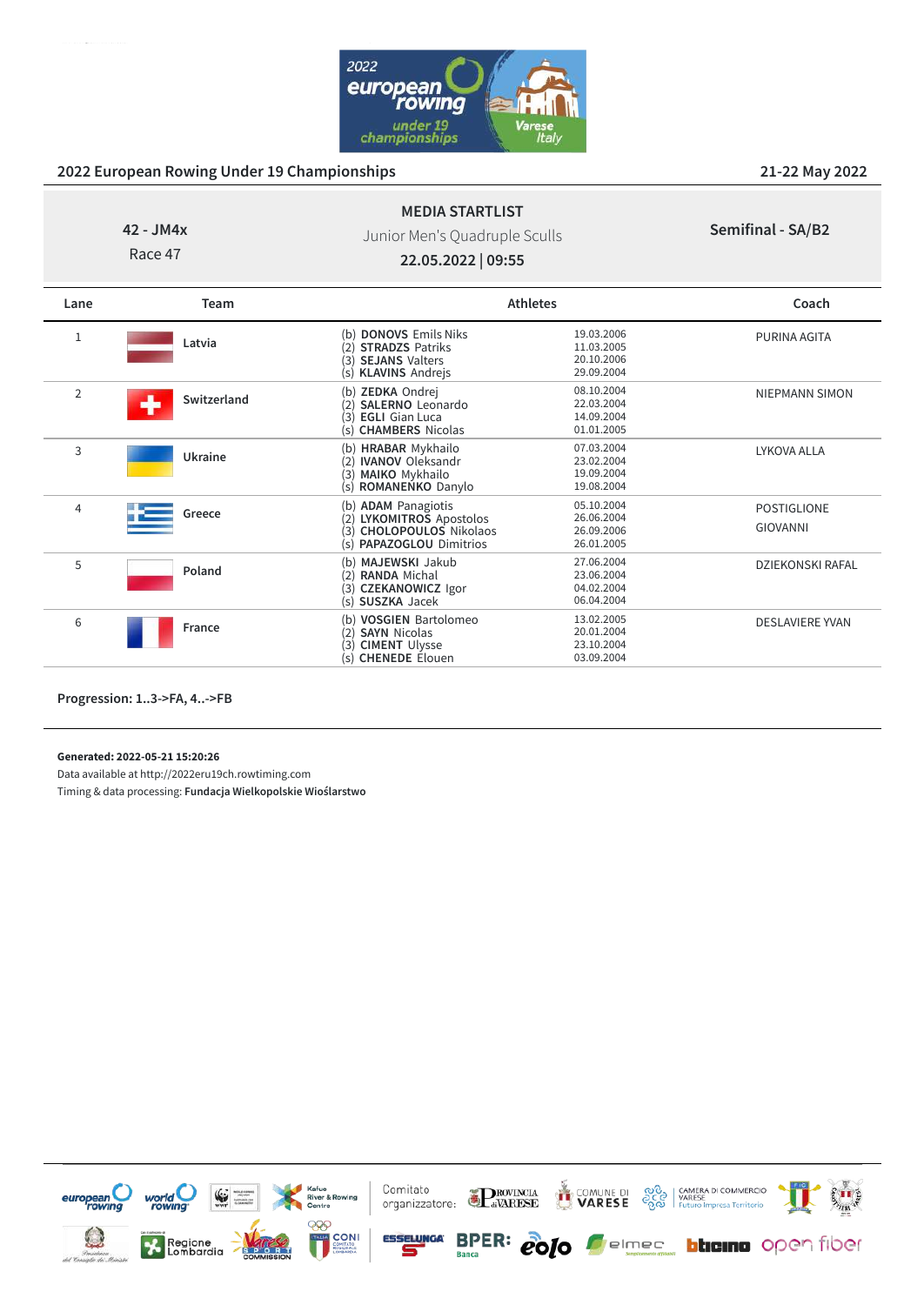

| $38 - JM2x$<br>Race 48 |              | <b>MEDIA STARTLIST</b><br>Junior Men's Double Sculls<br>22.05.2022   10:05 |                          | Final - FC                          |
|------------------------|--------------|----------------------------------------------------------------------------|--------------------------|-------------------------------------|
| Lane                   | <b>Team</b>  |                                                                            | <b>Athletes</b>          | Coach                               |
|                        | Moldova<br>囐 | (b) CHIREI Alexandr<br>(s) ANTOHA Dmitri                                   | 22.01.2006<br>14.05.2005 | <b>DEREVIANCO</b><br><b>TATIANA</b> |
| $\overline{2}$         | Denmark      | (b) NIELSEN Erik Kjersgaard<br>(s) RUNGE Christian                         | 03.07.2004<br>18.03.2004 |                                     |
| 3                      | Romania      | <b>BADEA Ovidiu Cristian</b><br>(b)<br><b>BUZDUGAN Alin Vasile</b><br>(s)  | 04.01.2004<br>06.03.2004 | <b>MALIS CRISTIAN</b>               |

(b) **MIRZOYAN** Mher 29.06.2004 (s) **HALAJYAN** Armen 11.05.2006

**Progression:**

**Generated: 2022-05-21 15:20:26**

<sup>4</sup> **Armenia**

Data available at http://2022eru19ch.rowtiming.com

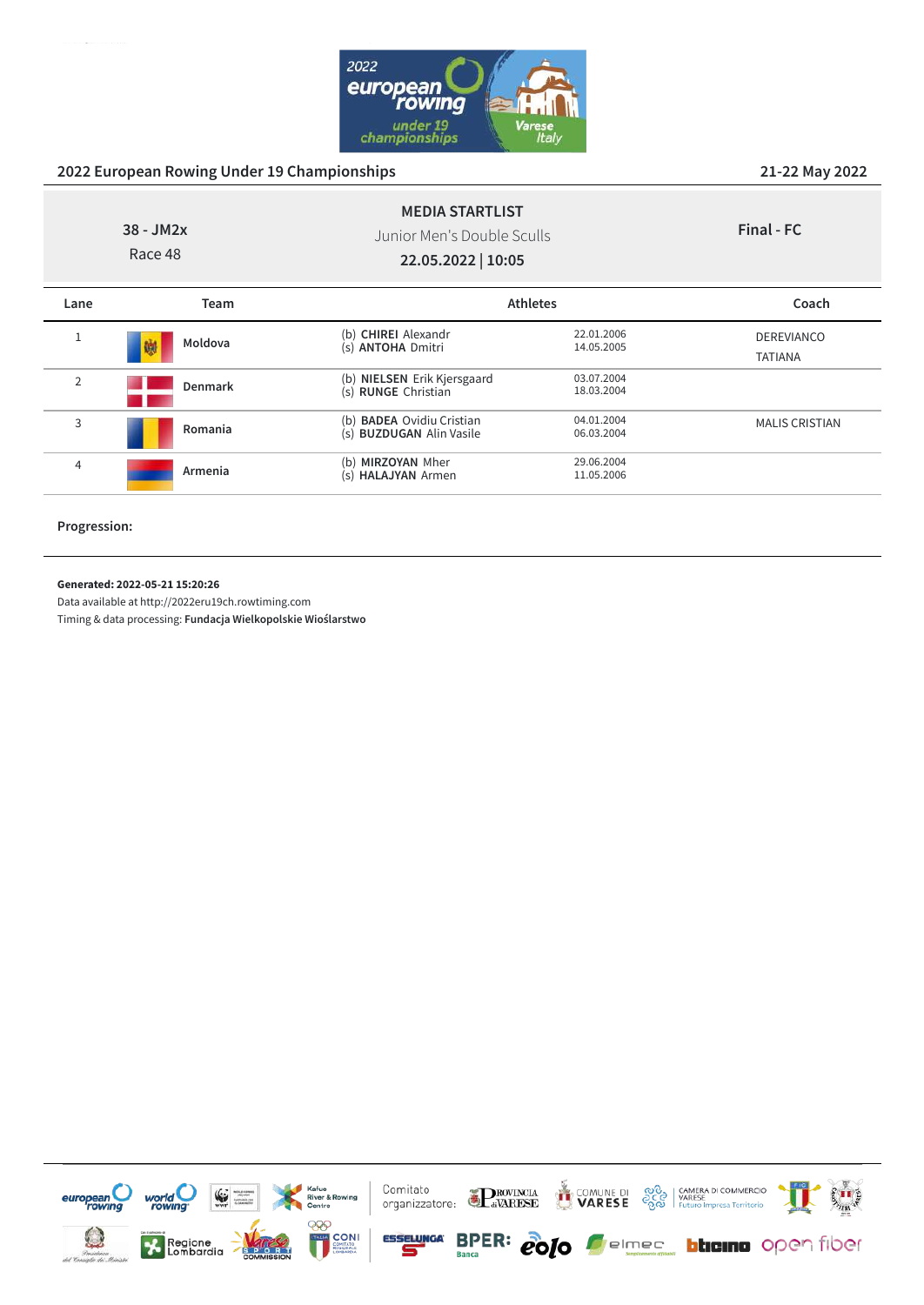

# **42 - JM4x**

Race 49

Junior Men's Quadruple Sculls

**MEDIA STARTLIST**

**Final - FC**

**22.05.2022 | 10:10**

| Lane | Team    |                                                                                                        | <b>Athletes</b>                                      | Coach                 |
|------|---------|--------------------------------------------------------------------------------------------------------|------------------------------------------------------|-----------------------|
|      | Romania | (b) PEIA Dragos Valentin<br>(2) DUMITRU Silviu-Marian<br>(3) GUIA Marian Gabriel<br>(s) MURARIU Bogdan | 05.10.2004<br>18.08.2005<br>16.02.2005<br>14.03.2004 | <b>MALIS CRISTIAN</b> |
|      | Estonia | (b) <b>NIKITIN</b> Aleksei<br>(2) RAUDKIVI Karl-Joosep<br>(3) HARJUS Roobert<br>(s) SVETLANOV Daniil   | 14.12.2004<br>04.10.2004<br>28.12.2004<br>06.03.2004 | <b>MAIER RITA</b>     |

**Progression:**

**Generated: 2022-05-21 15:20:26**

Data available at http://2022eru19ch.rowtiming.com

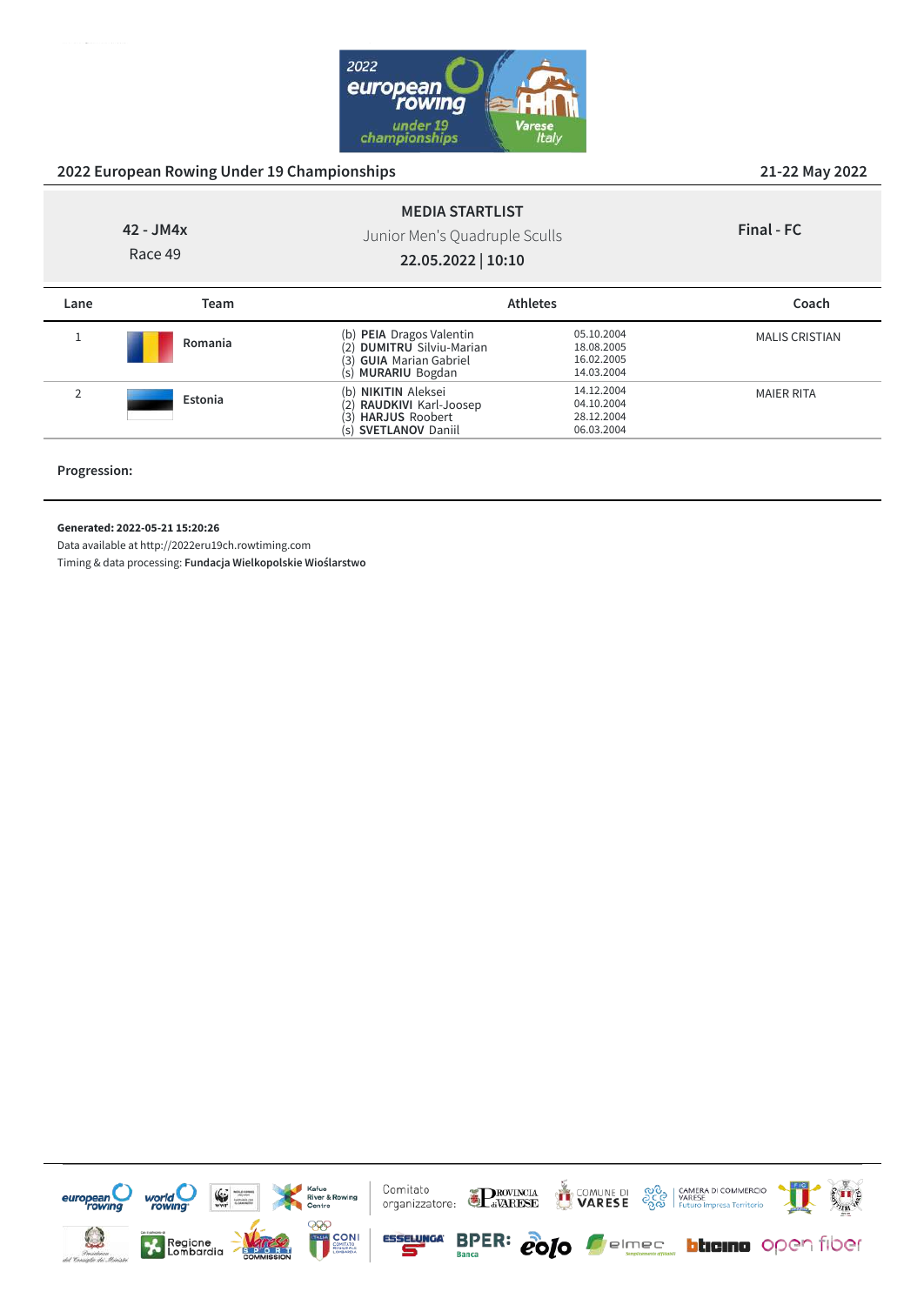

| 2022 European Rowing Under 19 Championships |                           |                                                                              |                 | 21-22 May 2022       |
|---------------------------------------------|---------------------------|------------------------------------------------------------------------------|-----------------|----------------------|
|                                             | $33 - JW1x$<br>Race 50    | <b>MEDIA STARTLIST</b><br>Junior Women's Single Sculls<br>22.05.2022   11:30 |                 |                      |
| Lane                                        | Team                      |                                                                              | <b>Athletes</b> | Coach                |
| $\mathbf{1}$                                | Hungary                   | <b>PADAR Luca</b>                                                            | 21.10.2005      | <b>RACZ MILAN</b>    |
| $\overline{2}$                              | Bosnia and<br>Herzegovina | <b>GORETIC Vivien</b>                                                        | 24.04.2020      | <b>MELGES THOMAS</b> |

**Progression:**

#### **Generated: 2022-05-21 15:20:26**

Data available at http://2022eru19ch.rowtiming.com Timing & data processing: **Fundacja Wielkopolskie Wioślarstwo**

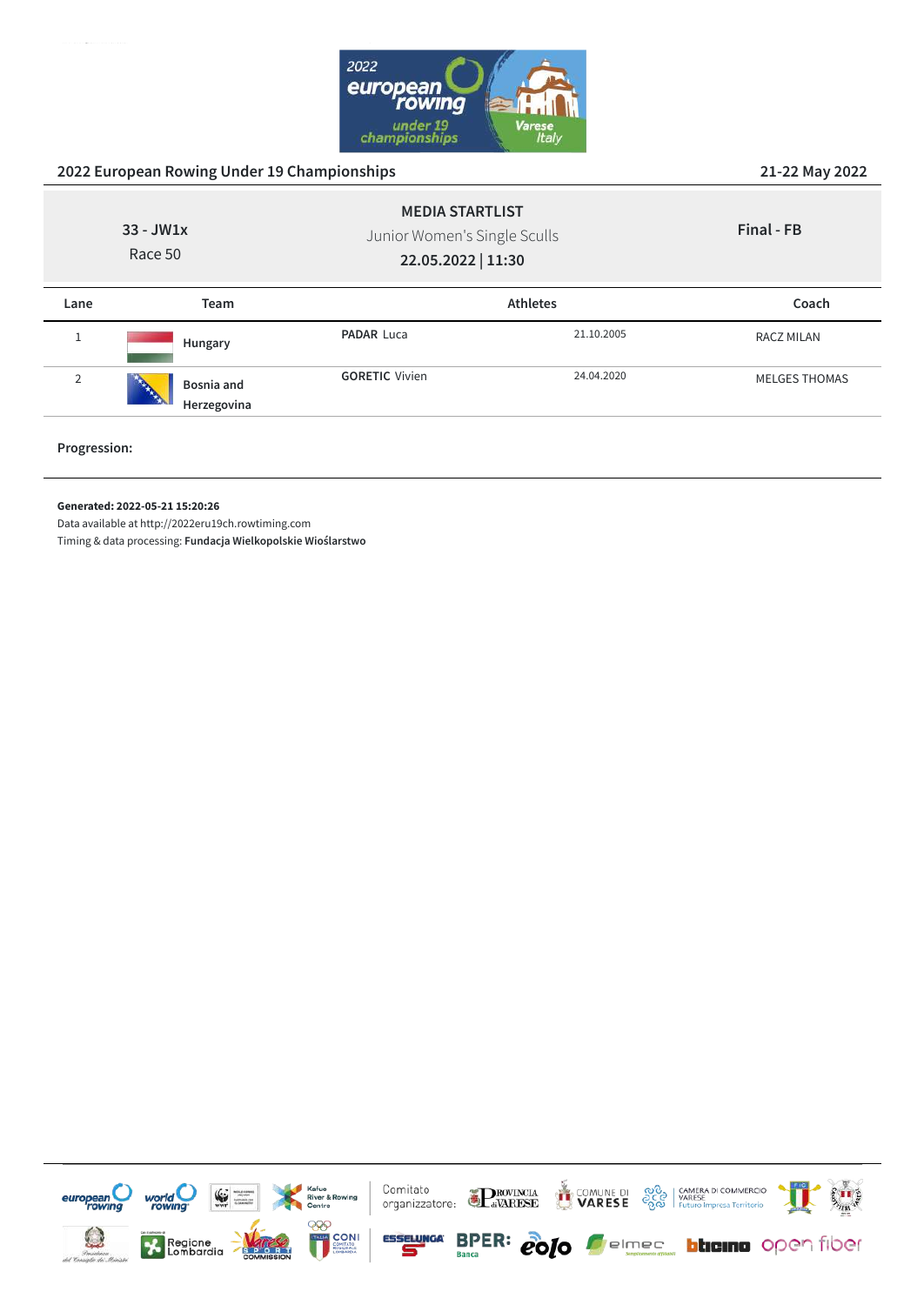

| 2022 European Rowing Under 19 Championships |                        |                                                                            | 21-22 May 2022 |  |
|---------------------------------------------|------------------------|----------------------------------------------------------------------------|----------------|--|
|                                             | $34 - JM1x$<br>Race 51 | <b>MEDIA STARTLIST</b><br>Junior Men's Single Sculls<br>22.05.2022   11:36 | Final - FB     |  |
| Lane                                        | Team                   | <b>Athletes</b>                                                            | Coach          |  |
| Progression:                                |                        |                                                                            |                |  |

Data available at http://2022eru19ch.rowtiming.com

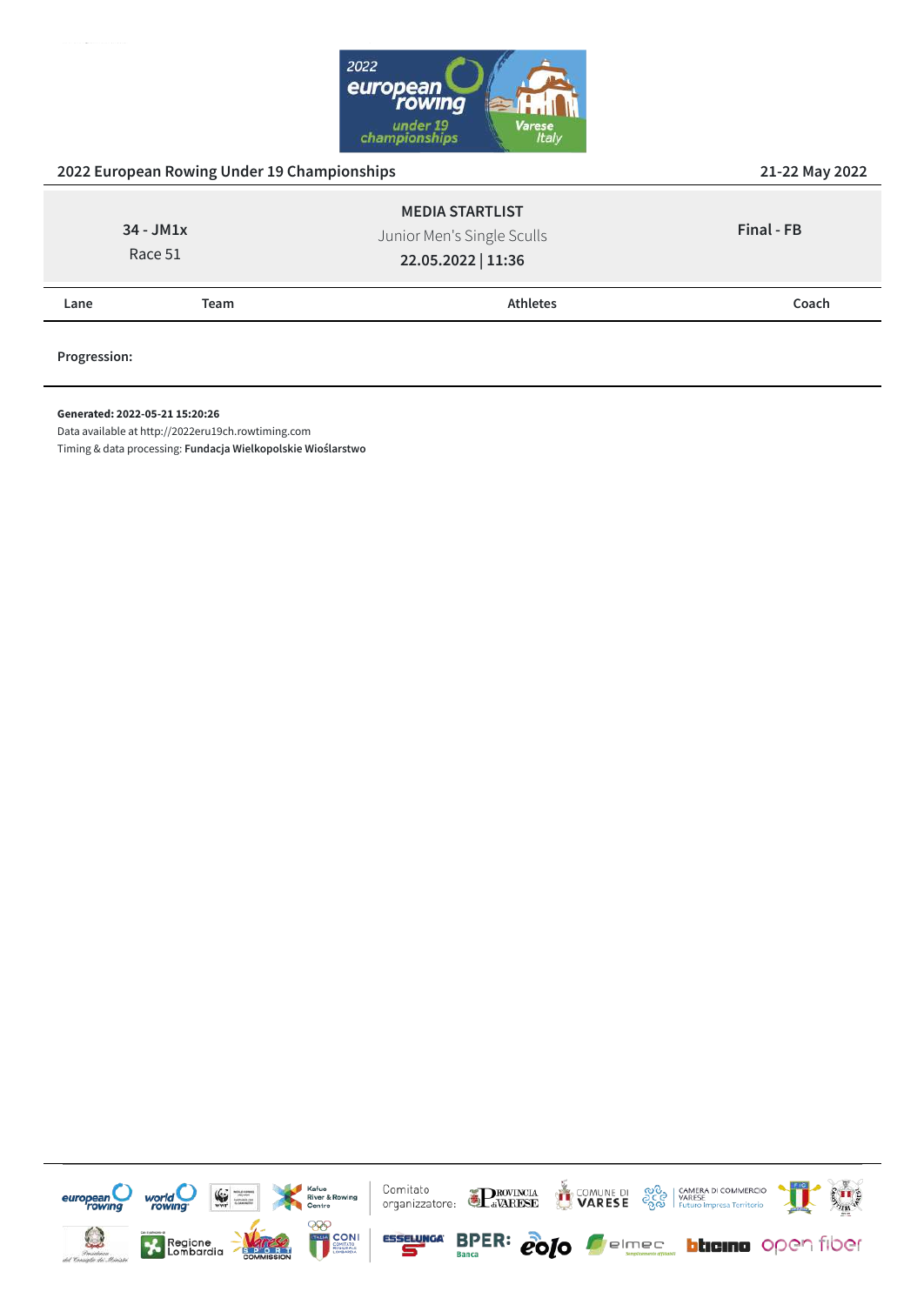

|                    | 2022 European Rowing Under 19 Championships | 21-22 May 2022                                                        |                          |                      |
|--------------------|---------------------------------------------|-----------------------------------------------------------------------|--------------------------|----------------------|
|                    | $36 - JM2$ -<br>Race 52                     | Final - FB                                                            |                          |                      |
| Lane               | Team                                        |                                                                       | <b>Athletes</b>          | Coach                |
| $\mathbf{1}$<br>÷. | Denmark                                     | (b) MIKKELSEN Simon<br>(s) <b>ELLEHAMMER</b> Elias                    | 20.06.2004<br>04.07.2004 | <b>MADSEN SOEREN</b> |
| 2                  | Hungary                                     | (b) <b>GESZTI</b> Attila Krisztian<br>(s) <b>DEDEYAN</b> Narek Szevak | 19.05.2004<br>26.01.2004 | <b>SIMON TAMAS</b>   |

**Progression:**

**Generated: 2022-05-21 15:20:26**

Data available at http://2022eru19ch.rowtiming.com

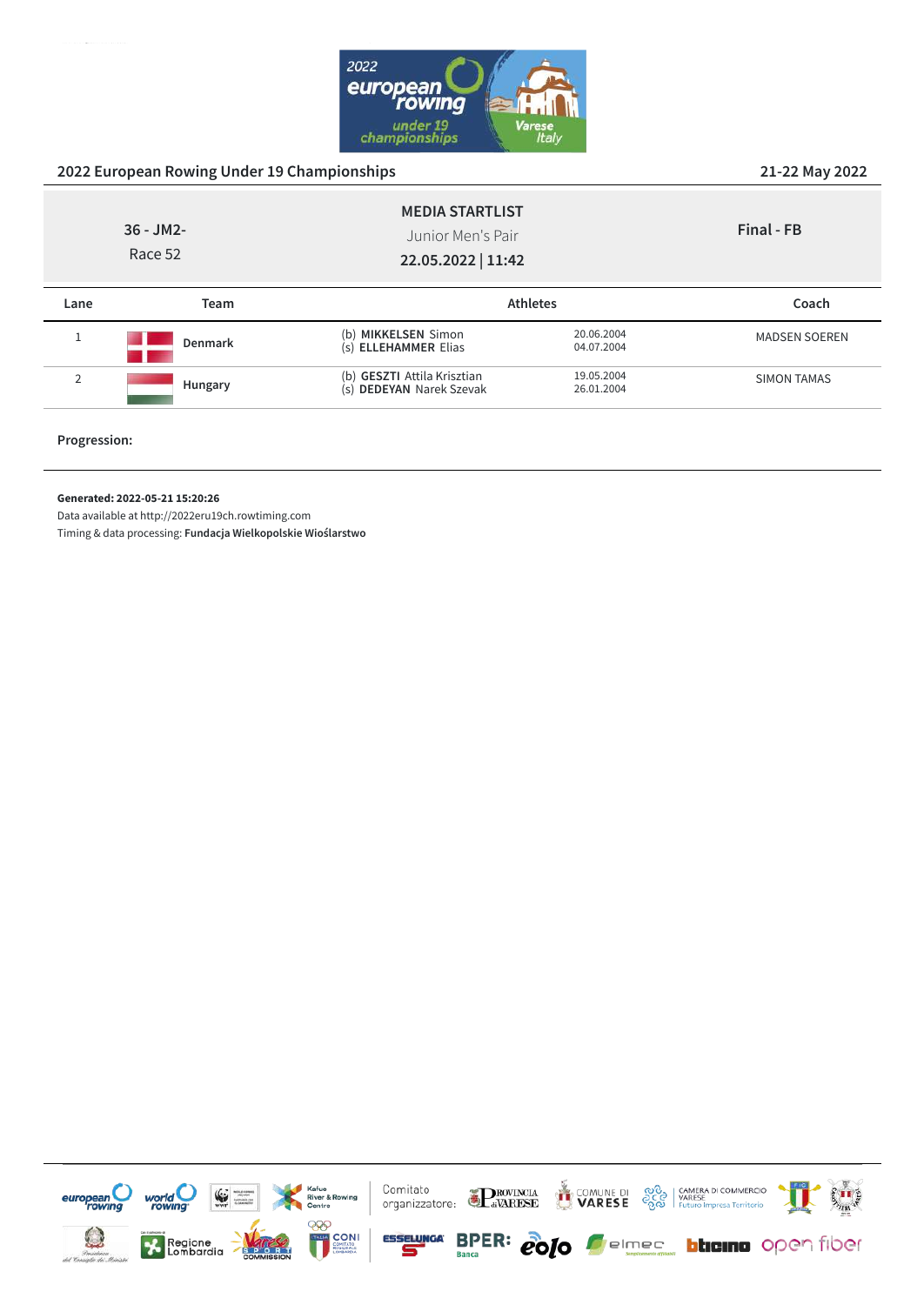

| 37 - JW2x |  |
|-----------|--|
| Race 53   |  |

**MEDIA STARTLIST** Junior Women's Double Sculls

**Final - FB**

**22.05.2022 | 11:48**

| Lane           | Team                                         |                                                               | <b>Athletes</b>          | Coach                       |
|----------------|----------------------------------------------|---------------------------------------------------------------|--------------------------|-----------------------------|
|                | Poland                                       | (b) SZCZECH Emilia<br>(s) <b>FACON</b> Julia                  | 07.01.2005<br>29.10.2004 | RADKOWSKI<br><b>TOMASZ</b>  |
| $\overline{2}$ | $\blacksquare$<br><b>Great Britain</b><br>ZN | <b>TAYLOR Ella</b><br>(b)<br>(s) KNIGHT Megan                 | 10.05.2004<br>08.04.2004 | <b>MACCALLUM RHONA</b>      |
| 3              | Romania                                      | <b>DRAGHICI Bianca Elena</b><br>(b)<br>(s) TIVODARIU Gabriela | 18.06.2006<br>04.09.2006 | CATESCU-AVRAM<br>VALERIA    |
| 4              | Hungary                                      | (b) <b>KOVACS</b> Eszter<br>(s) MAJSA Klaudia                 | 13.08.2005<br>20.01.2006 | BIRO-LAKO<br><b>SZANDRA</b> |

**Progression:**

**Generated: 2022-05-21 15:20:26**

Data available at http://2022eru19ch.rowtiming.com Timing & data processing: **Fundacja Wielkopolskie Wioślarstwo**

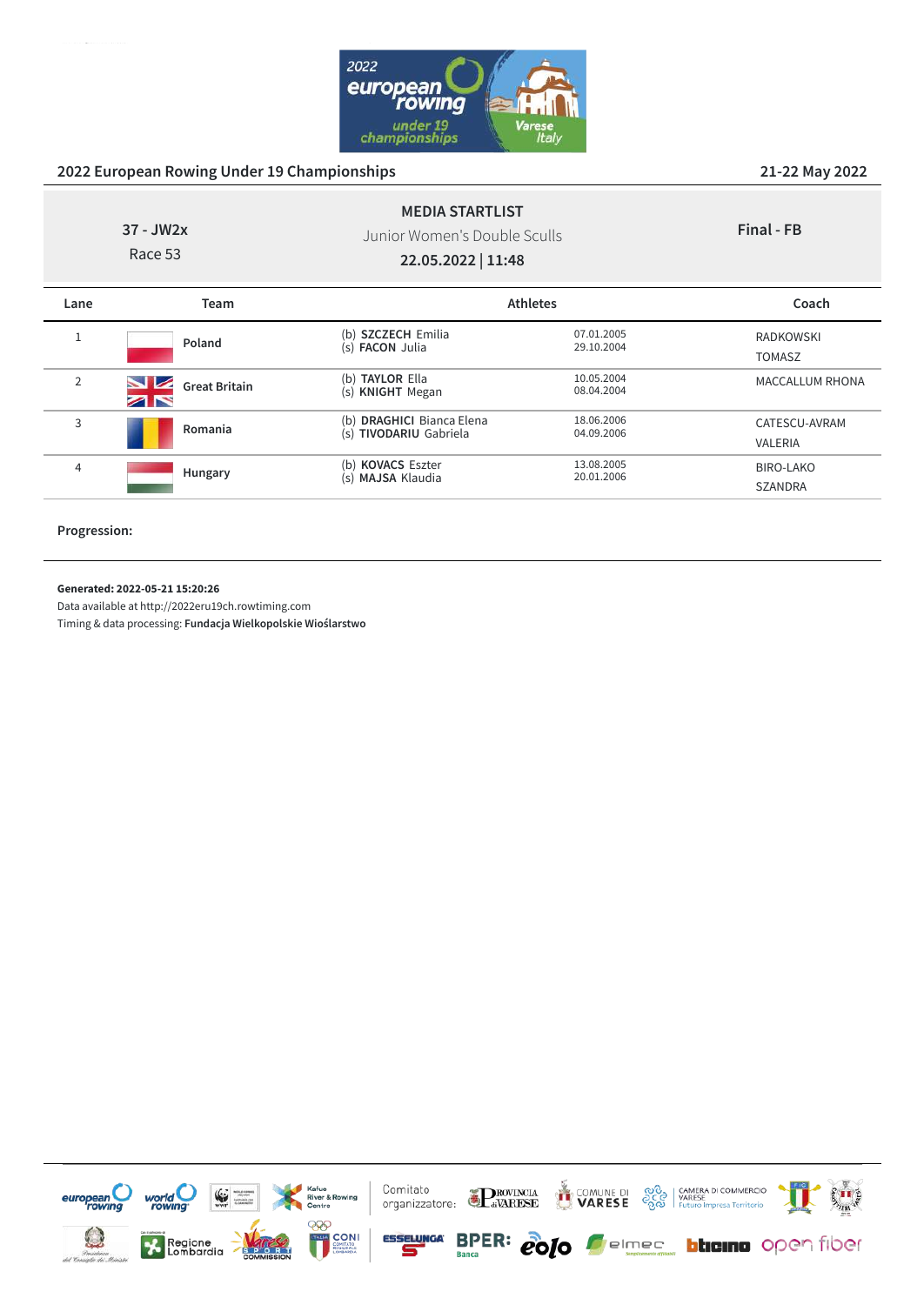

| 2022 European Rowing Under 19 Championships                                                          |      |                 | 21-22 May 2022 |
|------------------------------------------------------------------------------------------------------|------|-----------------|----------------|
| <b>MEDIA STARTLIST</b><br>$38 - JM2x$<br>Junior Men's Double Sculls<br>Race 54<br>22.05.2022   11:54 |      | Final - FB      |                |
| Lane                                                                                                 | Team | <b>Athletes</b> | Coach          |
| Progression:                                                                                         |      |                 |                |

Data available at http://2022eru19ch.rowtiming.com

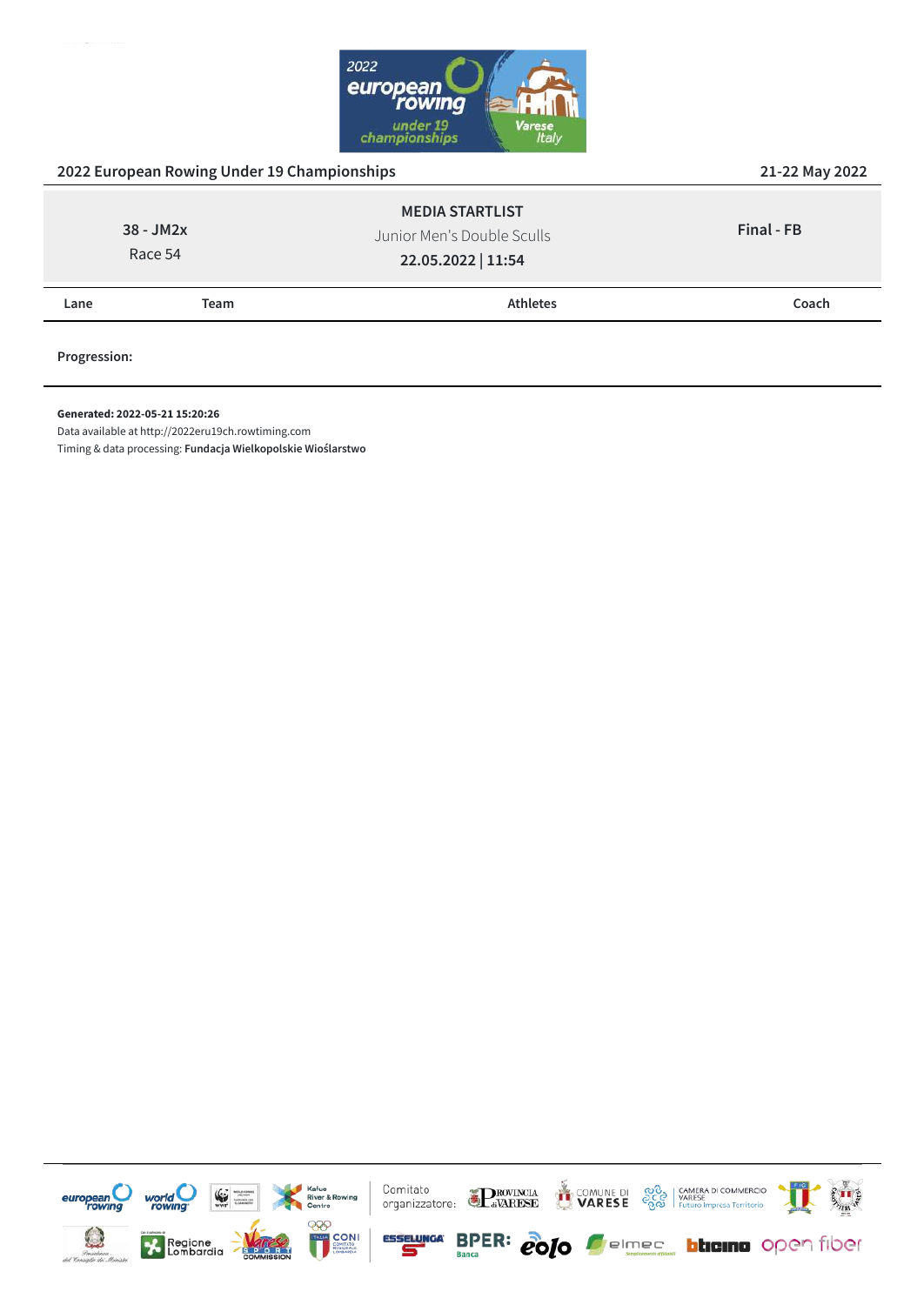

### **40 - JM4- MEDIA STARTLIST** Junior Men's Four

**Final - FB**

Race 55

**22.05.2022 | 12:00**

| Lane           | Team           | <b>Athletes</b>                                                                                                                                |                                                      | Coach                                 |
|----------------|----------------|------------------------------------------------------------------------------------------------------------------------------------------------|------------------------------------------------------|---------------------------------------|
|                | France         | (b) <b>CHOICHILLON</b> Martin<br><b>MALECOT Marco</b><br>(2)<br><b>PICOUET</b> - EGLY Pierre<br>(3)<br><b>MER</b> - APPERE Youenn<br>(s)       | 22.09.2004<br>28.08.2004<br>16.12.2004<br>13.11.2004 | <b>BOSOUET GILLES</b>                 |
| $\overline{2}$ | Portugal<br>Q  | (b) <b>ALPOIM</b> Francisco<br><b>GONCALVES Diogo</b><br>(2)<br><b>RODRIGUES Pedro</b><br>(3)<br><b>SANTOS Afonso</b><br>(s)                   | 28.01.2004<br>06.12.2005<br>12.07.2005<br>27.05.2005 | <b>CANHOLA JOSE</b>                   |
| 3              | <b>Ukraine</b> | HLADCHENKO Bohdan<br>(b)<br><b>KYRYCHEVSKYI Ihor</b><br>(2)<br>(3)<br>MAZEPA Ihor<br><b>CHYKANOV Illia</b><br>(s)                              | 08.06.2006<br>08.06.2004<br>20.01.2005<br>02.08.2006 | <b>CHYKANOV SERGIY</b>                |
| 4              | Hungary        | <b>ZUDOR Marcell Ferenc</b><br>(b)<br><b>MESZAROS Levente</b><br>(2)<br><b>KALMAR Aron</b><br>(3)<br><b>BOROS Oliver</b><br>(s)                | 01.03.2004<br>29.04.2005<br>22.12.2005<br>10.07.2004 | PERGEL LASZLO                         |
| 5              | Greece         | (b) GEORGIOU Lazaros<br><b>CHARISIOS</b> Georgios<br>(2)<br><b>FOROZIDIS</b> Panagiotis Aristotelis<br>(3)<br><b>KOLOVOS Athanasios</b><br>(s) | 09.09.2004<br>05.05.2005<br>23.08.2005<br>12.04.2004 | <b>POSTIGLIONE</b><br><b>GIOVANNI</b> |

**Progression:**

**Generated: 2022-05-21 15:20:26**

Data available at http://2022eru19ch.rowtiming.com

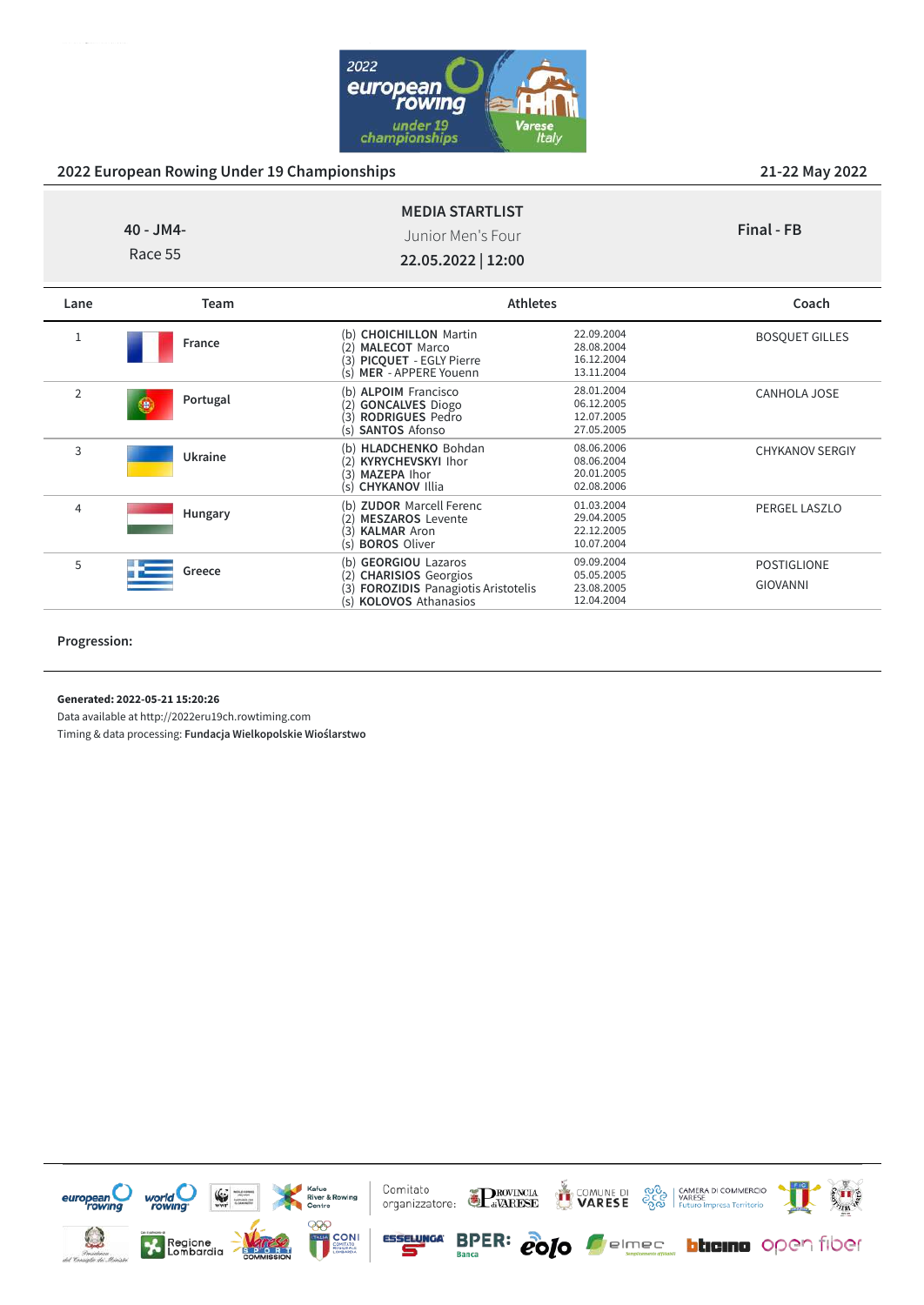

## **41 - JW4x**

Race 56

Junior Women's Quadruple Sculls **22.05.2022 | 12:06**

**MEDIA STARTLIST**

| Final - FB |  |
|------------|--|
|------------|--|

| Lane           | Team           | <b>Athletes</b>                                                                                                                     |                                                      | Coach                |
|----------------|----------------|-------------------------------------------------------------------------------------------------------------------------------------|------------------------------------------------------|----------------------|
| $\mathbf{1}$   | Lithuania      | (b) NASTICIUTE Aukse<br><b>SAKICKAITE Ugne</b><br>(2)<br><b>RUDAITYTE Ugne</b><br>(3)<br><b>KUBAITYTE Agne</b><br>(s)               | 09.11.2005<br>04.09.2005<br>21.12.2004<br>25.09.2005 |                      |
| $\overline{2}$ | <b>Denmark</b> | <b>TERKELSEN</b> Caroline Bork<br>(b)<br><b>FRELTOFT Clara</b><br>(2)<br><b>FOLDAGER Frida Werner</b><br>(s) KOFOED Astrid Kirstine | 17.10.2005<br>25.03.2004<br>23.11.2005<br>27.01.2004 | YDE ANDREAS HANS     |
| 3              | Hungary        | <b>SCHRIEBER</b> Anna Magdolna<br>(b)<br><b>ANGYAL Zsofia</b><br>(2)<br><b>BALAZS</b> Szonja<br>(3)<br>(s) NAGY Zsofia              | 15.11.2004<br>25.08.2004<br>13.07.2004<br>07.05.2006 | <b>FICSOR LASZLO</b> |
| 4              | Italy          | <b>INTRAINA Julia</b><br>(b)<br><b>MARCA Elisa</b><br>(2)<br><b>ARATA</b> Giorgia<br>(3)<br><b>BUSSACCHETTI Alice</b><br>(s)        | 16.06.2006<br>26.05.2005<br>17.07.2004<br>01.08.2004 | CASULA MASSIMO       |
| 5              | Estonia        | (b) LUTS Sigrid<br><b>OLESK Kaisa</b><br><b>MEINBEK Doris</b><br>(3)<br><b>ENDREKSON Gerli</b><br>(s)                               | 08.04.2005<br>12.12.2006<br>09.07.2004<br>09.08.2005 | <b>VAAR RUTH</b>     |
| 6              | Ukraine        | (b) YELEFTERIADI Viktoriia<br><b>STEPANENKO</b> Adelina<br>(2)<br><b>DEREVENKO</b> Sofiia<br>(3)<br>HUZOVSKA Hanna                  | 06.07.2004<br>12.04.2006<br>26.10.2005<br>23.01.2004 | SAVYTSKYI ANDRII     |

**Progression:**

**Generated: 2022-05-21 15:20:26**

Data available at http://2022eru19ch.rowtiming.com

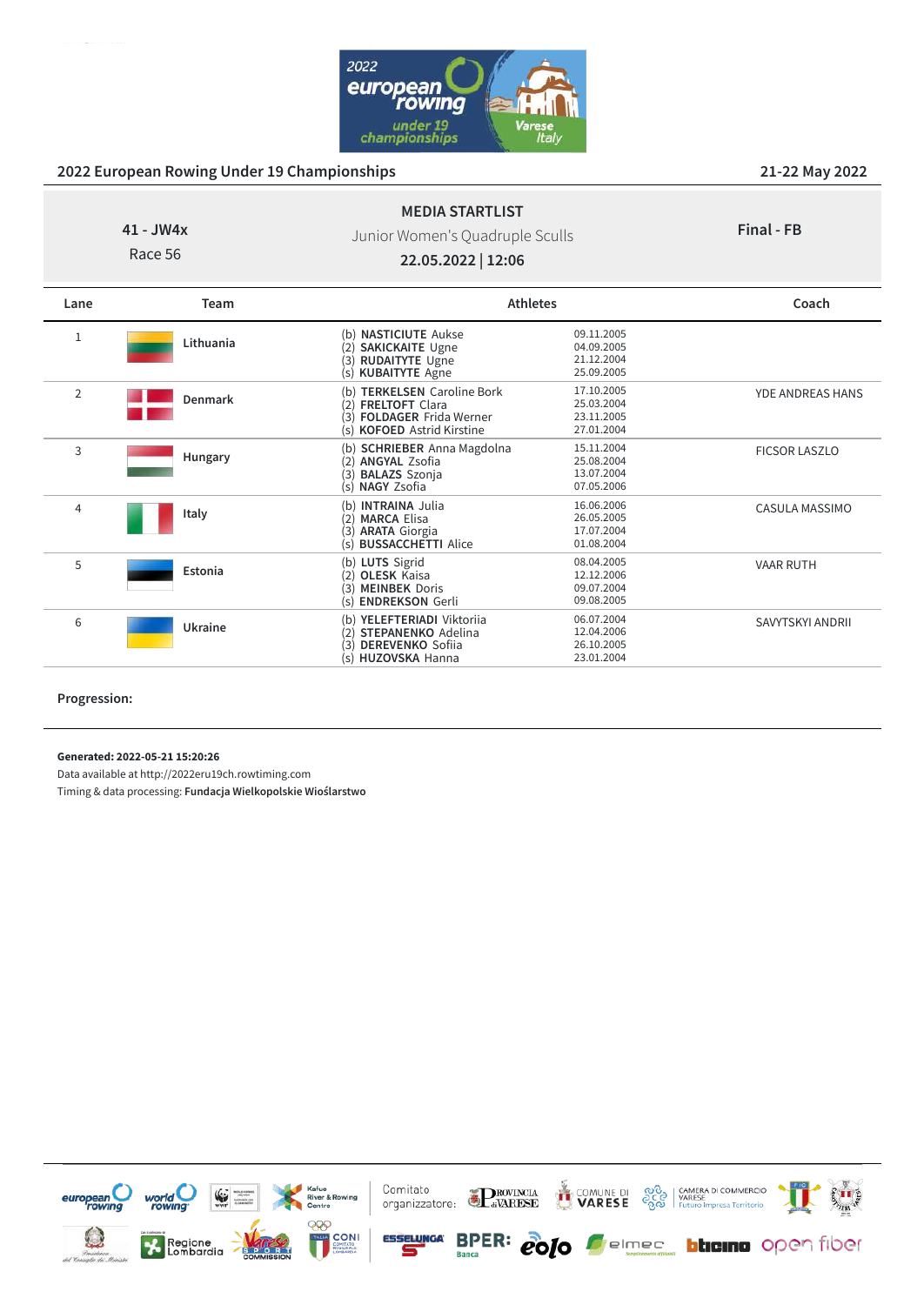

| 2022 European Rowing Under 19 Championships                                                           |      |                 | 21-22 May 2022 |
|-------------------------------------------------------------------------------------------------------|------|-----------------|----------------|
| <b>MEDIA STARTLIST</b><br>42 - JM4x<br>Junior Men's Quadruple Sculls<br>Race 57<br>22.05.2022   12:12 |      |                 | Final - FB     |
| Lane                                                                                                  | Team | <b>Athletes</b> | Coach          |
| Progression:                                                                                          |      |                 |                |

Data available at http://2022eru19ch.rowtiming.com

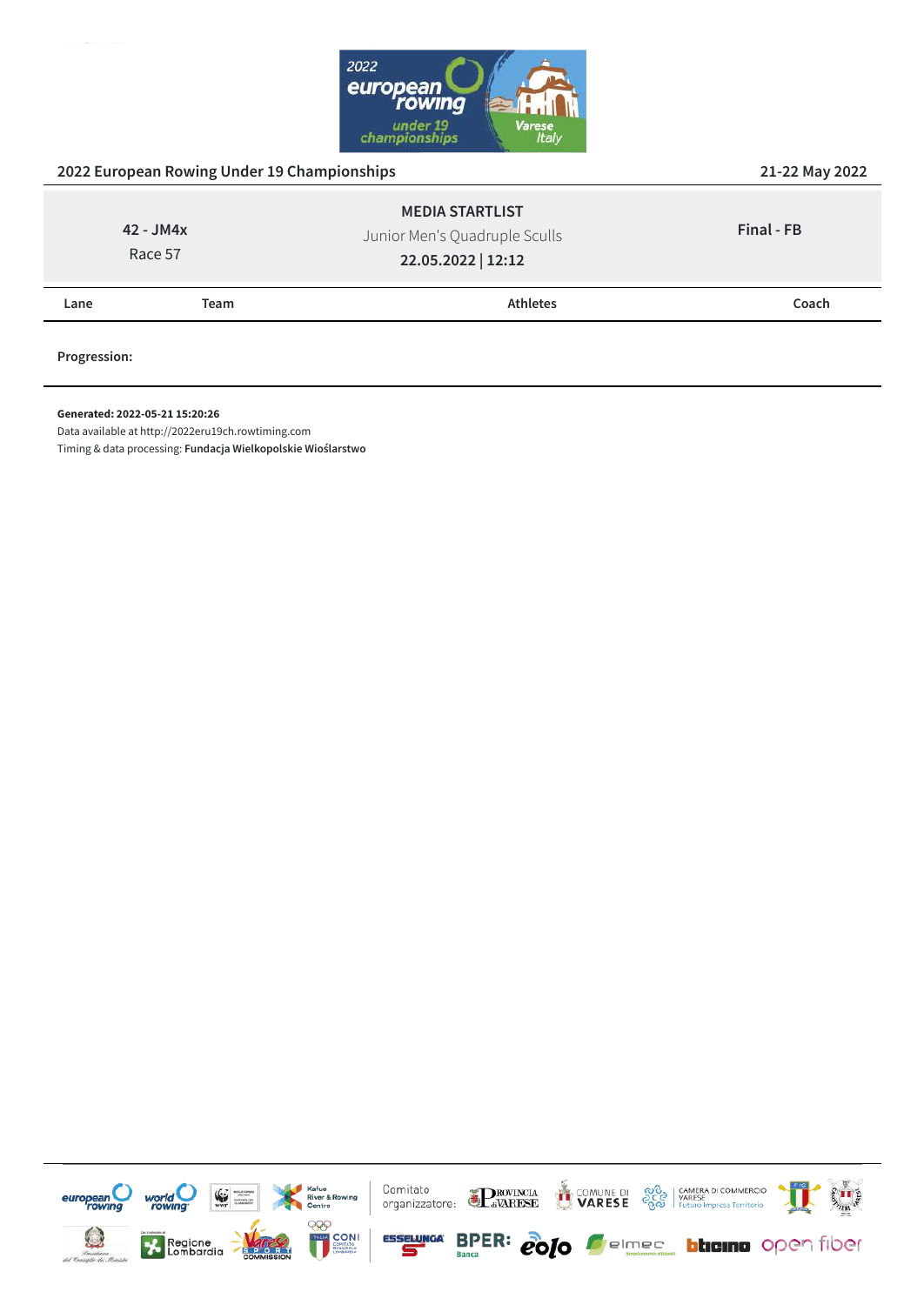

| 32 - JM4+ |  |
|-----------|--|
| Race 58   |  |

Junior Men's Coxed Four

**MEDIA STARTLIST**

**Final - F**

**22.05.2022 | 12:36**

| Lane           | Team          |                                                                                                                                                           | <b>Athletes</b>                                                    | Coach                         |
|----------------|---------------|-----------------------------------------------------------------------------------------------------------------------------------------------------------|--------------------------------------------------------------------|-------------------------------|
| T              | 磱<br>Croatia  | (b) PSENICA Gabrijel<br><b>CIZMEK Stribor</b><br>(2)<br><b>MUSTAC</b> Ivan<br>(3)<br><b>MILOS Petar</b><br>(s)<br><b>MARTINOVIC Matej</b><br>(c)          | 21.07.2004<br>04.10.2004<br>12.10.2004<br>17.02.2004<br>13.05.2007 | <b>VUJEVIC BRANIMIR</b>       |
| $\overline{2}$ | <b>Turkey</b> | (b) ATMACA Hamdi Okan<br><b>AVCI</b> Fatih Mehmet<br>(2)<br><b>ATES</b> Yusuf Ziya<br>(3)<br><b>EREN</b> Alper Sevket<br>(S)<br>YILDIZ Tuana Fatma<br>(c) | 15.12.2004<br>15.02.2004<br>06.04.2005<br>20.08.2005<br>17.03.2004 | <b>GUNESTAN</b><br>CELALETTIN |
| 3              | Italy         | (b) ZAFFIRO Santo<br><b>ZUCCALA Giulio</b><br>(2)<br>SARTORI Jacopo<br>(3)<br><b>MIATELLO Marco</b><br>(S)<br><b>FANCHI</b> Lorenzo<br>(c)                | 08.09.2004<br>26.05.2004<br>21.03.2004<br>07.07.2005<br>18.01.2007 | <b>MOLEA VALTER</b>           |
| $\overline{4}$ | Hungary       | (b) SZIGETI Ferenc<br><b>SHAH Amir</b><br>(2)<br><b>BOROS Aron</b><br>(3)<br><b>GASZTONYI Peter</b><br>s)<br><b>TOTH Daniel</b><br>(c)                    | 15.07.2005<br>04.02.2004<br>17.09.2006<br>23.11.2005<br>12.03.2005 | <b>ALFOLDI ZOLTAN</b>         |

**Progression:**

**Generated: 2022-05-21 15:20:26**

Data available at http://2022eru19ch.rowtiming.com

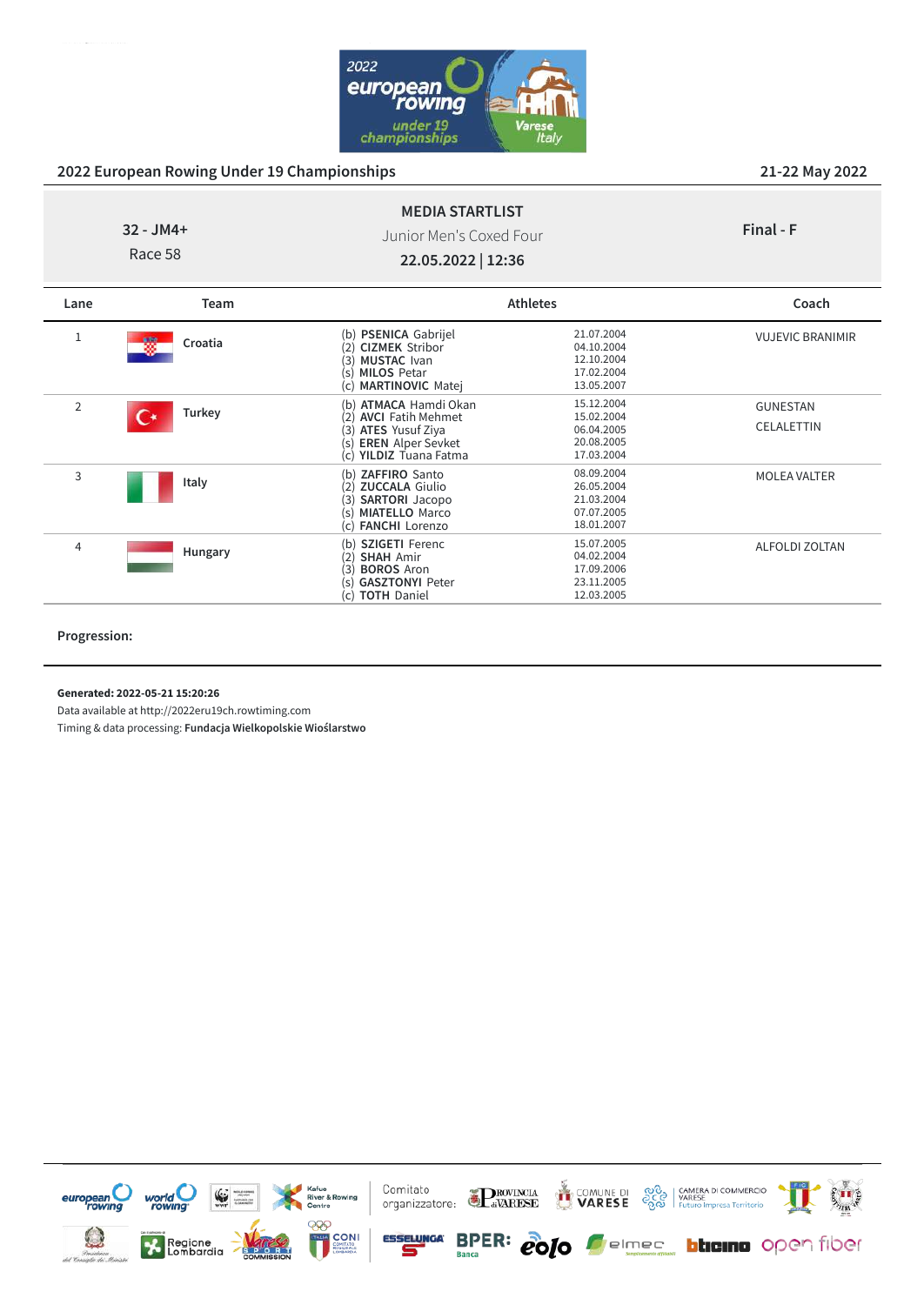

| $33 - JW1x$<br>Race 59 |                  | <b>MEDIA STARTLIST</b><br>Junior Women's Single Sculls<br>22.05.2022   12:48 |                 | Final - FA                            |
|------------------------|------------------|------------------------------------------------------------------------------|-----------------|---------------------------------------|
| Lane                   | Team             |                                                                              | <b>Athletes</b> | Coach                                 |
| 1                      | Romania          | <b>IFTENI</b> Bianca Camelia                                                 | 06.10.2006      | CATESCU-AVRAM<br>VALERIA              |
| $\overline{2}$         | Switzerland<br>┻ | <b>KUEHN Lina</b>                                                            | 13.03.2004      | HOWALD-BUOL<br>ANNA-MARIA             |
| 3                      | Greece           | <b>GKOGKOU</b> Aikaterini                                                    | 09.12.2004      | <b>POSTIGLIONE</b><br><b>GIOVANNI</b> |
| 4                      | Italy            | <b>SPIRITO</b> Aurora                                                        | 07.11.2005      | CASULA MASSIMO                        |
| 5                      | Slovenia         | DREMELJ Jana                                                                 | 07.10.2004      | PIRIH MIHA                            |
| 6                      | Moldova<br>卿     | FEDORENCO Ecaterina                                                          | 23.11.2004      | <b>DEREVIANCO</b><br><b>TATIANA</b>   |

**Progression:**

#### **Generated: 2022-05-21 15:20:26**

Data available at http://2022eru19ch.rowtiming.com Timing & data processing: **Fundacja Wielkopolskie Wioślarstwo**

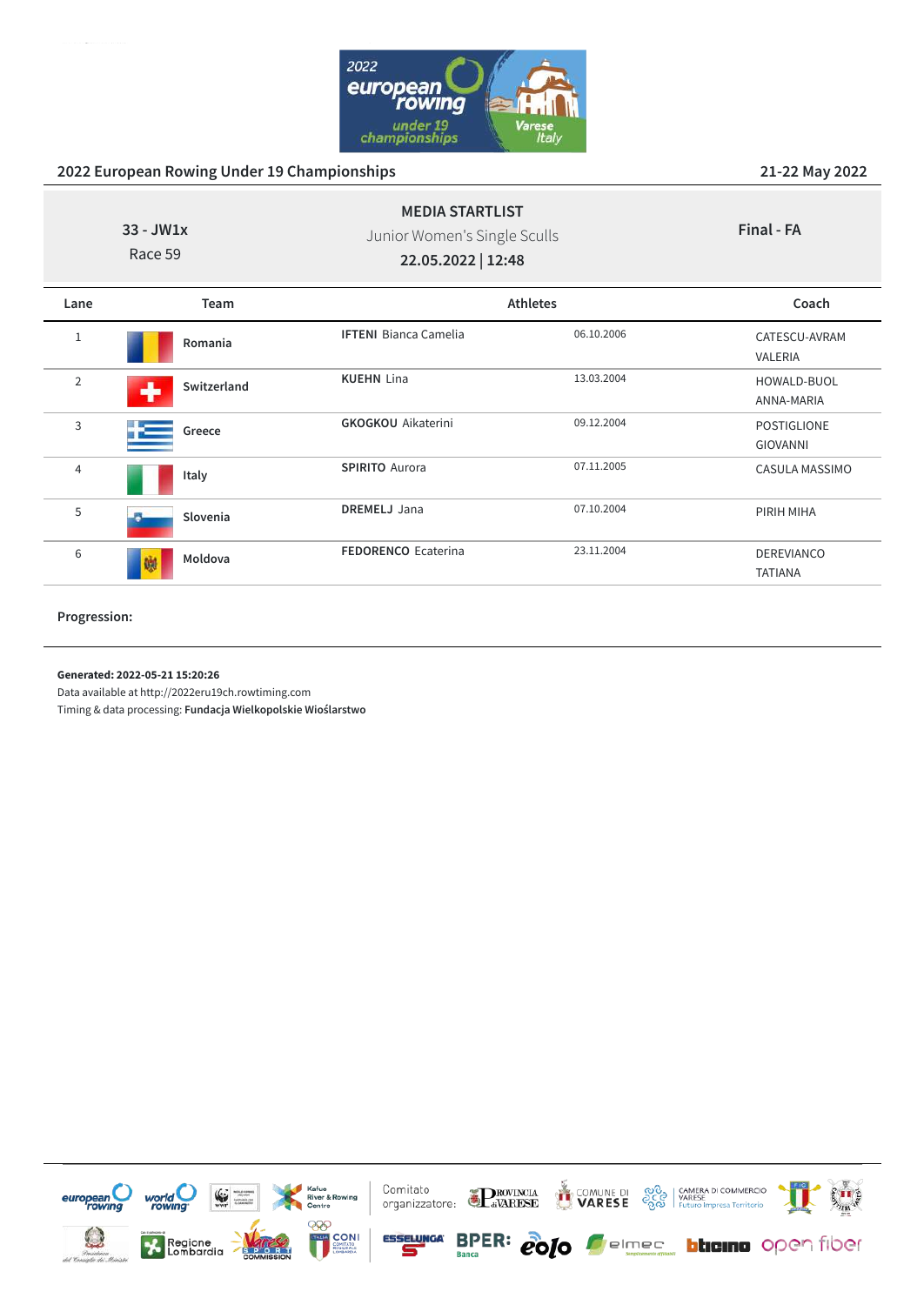

| 2022 European Rowing Under 19 Championships                                                          |      |                 | 21-22 May 2022 |  |  |
|------------------------------------------------------------------------------------------------------|------|-----------------|----------------|--|--|
| <b>MEDIA STARTLIST</b><br>$34 - JM1x$<br>Junior Men's Single Sculls<br>Race 60<br>22.05.2022   13:00 |      | Final - FA      |                |  |  |
| Lane                                                                                                 | Team | <b>Athletes</b> | Coach          |  |  |
| Progression:                                                                                         |      |                 |                |  |  |

Data available at http://2022eru19ch.rowtiming.com

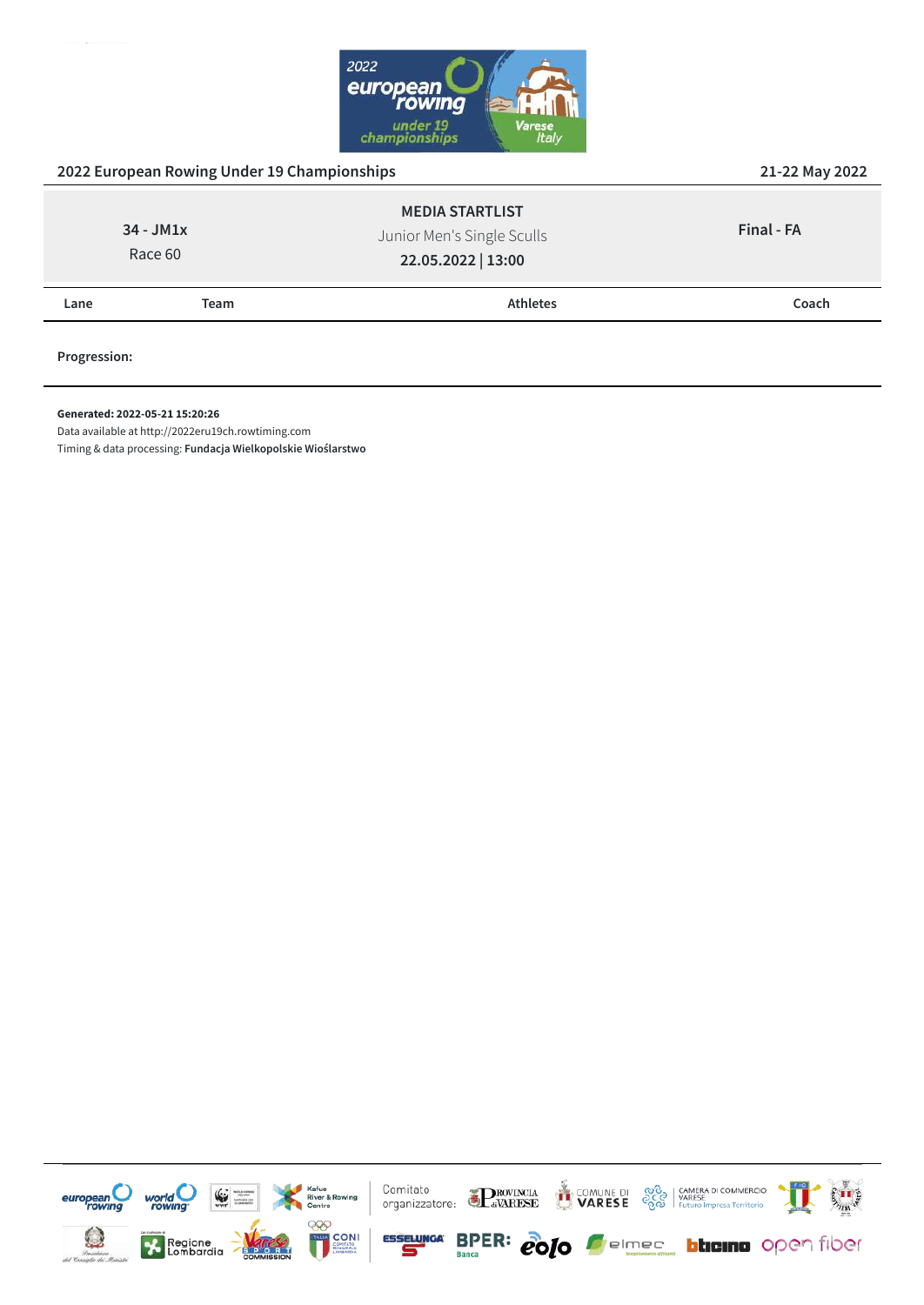

BIRO-LAKO SZANDRA

|                | $35 - JW2 -$<br>Race 61    | <b>MEDIA STARTLIST</b><br>Junior Women's Pair<br>22.05.2022   13:12 |                          | Final - FA                     |
|----------------|----------------------------|---------------------------------------------------------------------|--------------------------|--------------------------------|
| Lane           | Team                       | <b>Athletes</b>                                                     |                          | Coach                          |
| $\mathbf{1}$   | NZ<br><b>Great Britain</b> | (b) <b>BEESON</b> Zoe<br>(s) <b>ASPINALL</b> Maisie                 | 07.10.2004<br>08.01.2004 | <b>MACCALLUM RHONA</b>         |
| $\overline{2}$ | Romania                    | (b) <b>AZOITEI</b> Valentina Amalia<br>(s) DINU Andreea Nicoleta    | 14.08.2004<br>20.11.2005 | <b>GRIJUC MARIAN</b>           |
| 3              | France                     | (b) <b>FOUQUET</b> Leontine<br>(s) SELLIER Jeanne                   | 05.01.2005<br>30.03.2004 | <b>BUNIET GAELLE</b>           |
| $\overline{4}$ | Greece                     | (b) ASVESTA Ioanna<br>(s) ARGYRAKI Elisavet Ira                     | 07.12.2004<br>12.05.2004 | POSTIGLIONE<br><b>GIOVANNI</b> |
| 5              | Italy                      | (b) NASELLI Sofia                                                   | 12.08.2005<br>0.1110001  | CASULA MASSIMO                 |

(s) **SCARPELLO** Martina 04.11.2004

(b) **SANDOR** Zsofia 14.04.2004 (s) **BENCSICS** Hella 05.11.2005

#### **Progression:**

**Generated: 2022-05-21 15:20:26**

<sup>6</sup> **Hungary**

Data available at http://2022eru19ch.rowtiming.com

**Italy**

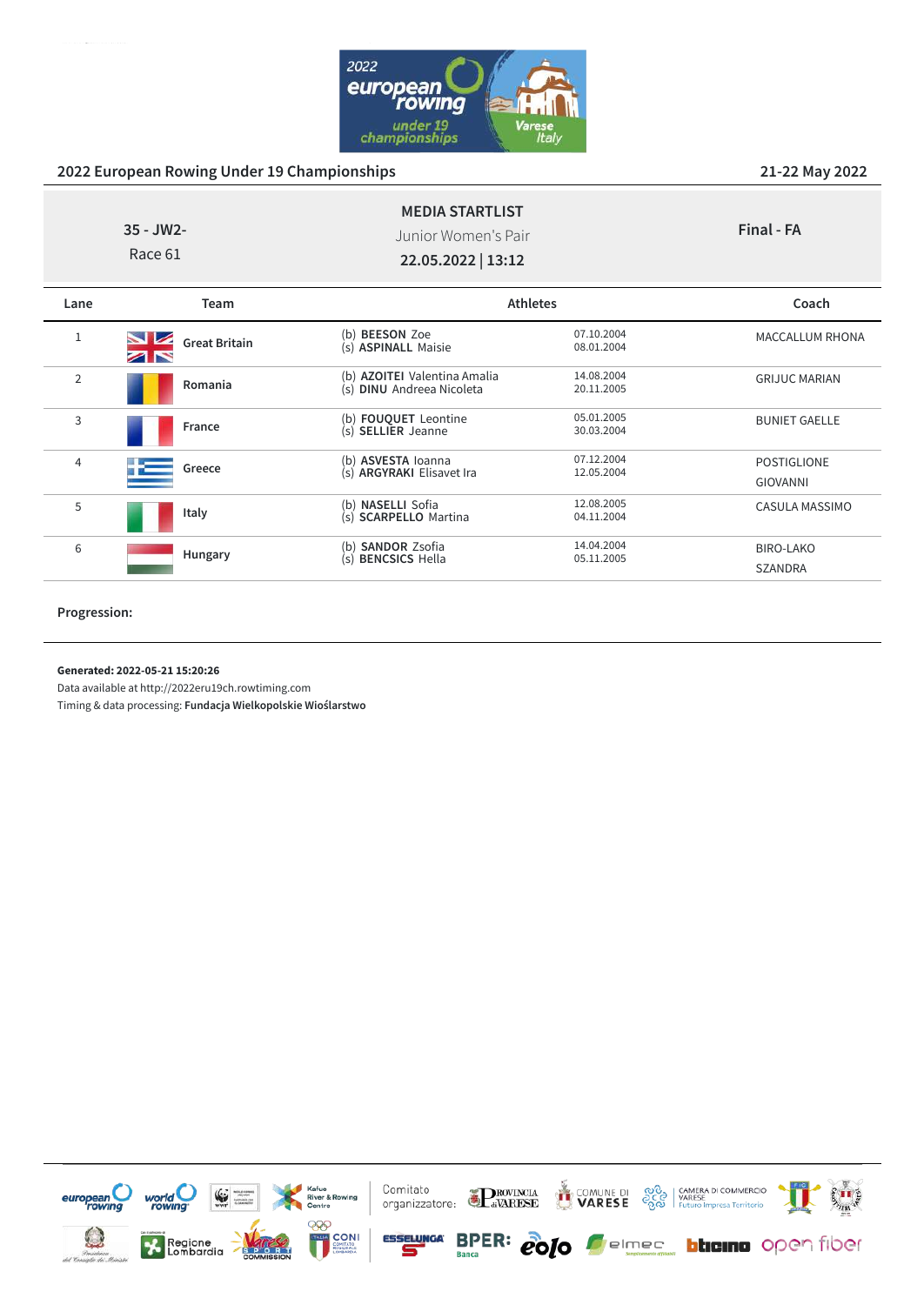

|                | 36 - JM2-<br>Race 62 | <b>MEDIA STARTLIST</b><br>Junior Men's Pair<br>22.05.2022   13:24 |                          | Final - FA                     |
|----------------|----------------------|-------------------------------------------------------------------|--------------------------|--------------------------------|
| Lane           | Team                 | <b>Athletes</b>                                                   |                          | Coach                          |
| $\mathbf{1}$   | Austria              | (b) PFURTSCHELLER Bernd<br>(s) STRAUSS Nikolaus                   | 16.07.2005<br>25.01.2005 | <b>GOETZ ANNA-MARIA</b>        |
| $\overline{2}$ | Slovenia             | (b) ZAVRSNIK Arne<br>(s) <b>BRGLEZ</b> Jakob                      | 31.03.2005<br>19.03.2004 | <b>MERF PRIMOZ</b>             |
| 3              | Italy                | (b) VICINO Luca<br>(s) VICINO Marco                               | 08.01.2004<br>08.01.2004 | <b>MOLEA VALTER</b>            |
| 4              | Serbia<br>LW.        | (b) DEDIC Mihajlo<br>(s) LULEDZIJA Nemanja                        | 12.03.2005<br>23.09.2004 | <b>TODOROVIC GORAN</b>         |
| 5              | Romania              | (b) VATAMANIUC Andrei-Vlad-Robert<br>(s) NUTESCU Iliuta-Leontin   | 11.08.2004<br>16.07.2004 | <b>MALIS CRISTIAN</b>          |
| 6              | Greece               | (b) KOSTOULAS Vasileios<br>(s) KOUTRAS Dimitrios                  | 22.07.2005<br>24.08.2006 | POSTIGLIONE<br><b>GIOVANNI</b> |

### **Progression:**

**Generated: 2022-05-21 15:20:26**

Data available at http://2022eru19ch.rowtiming.com

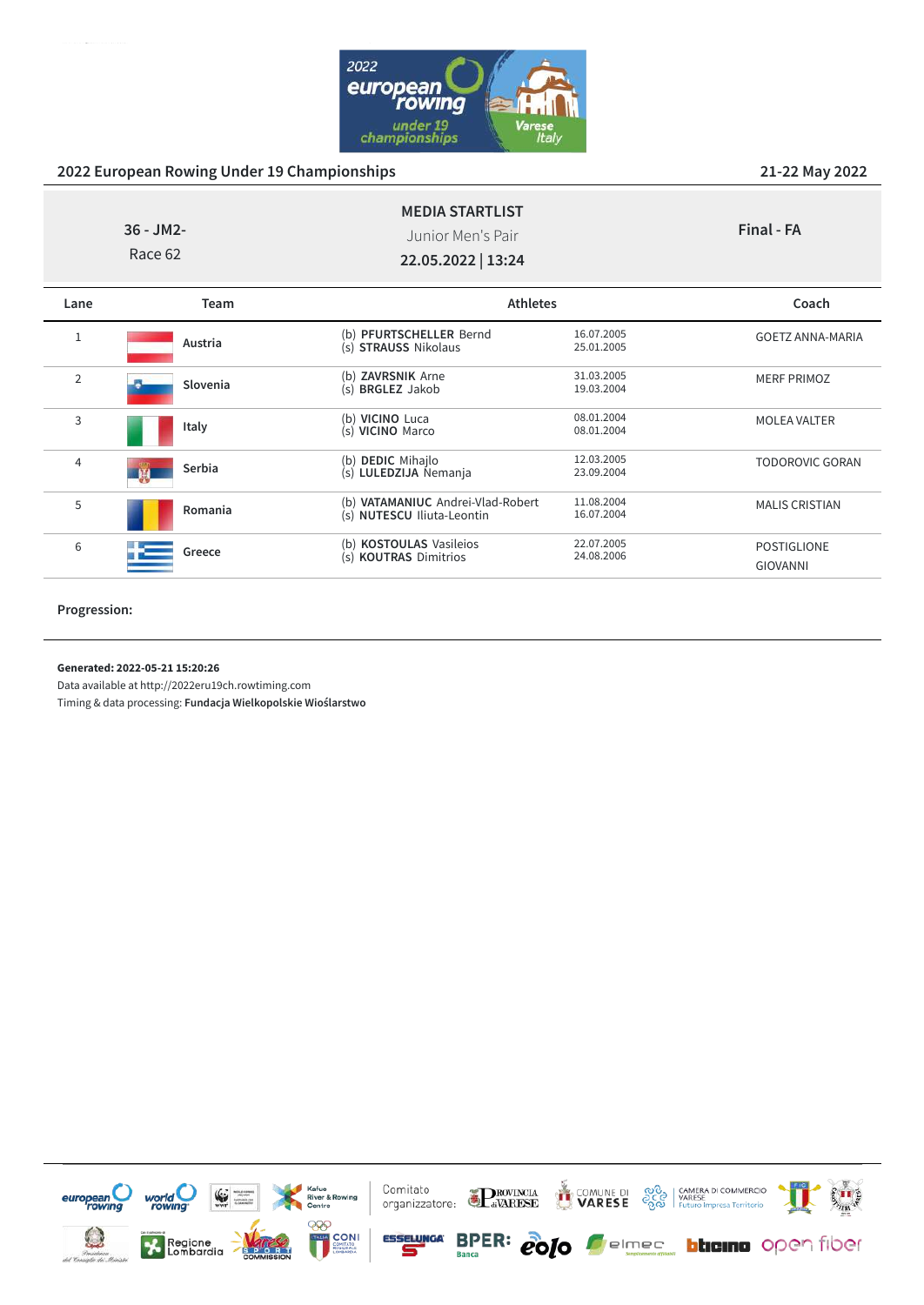

SINDILKOVA RADKA

CASULA MASSIMO

|      | 39 - JW4-<br>Race 63 | <b>MEDIA STARTLIST</b><br>Junior Women's Four<br>22.05.2022   13:36                                                                      |                                                      | Final - F            |
|------|----------------------|------------------------------------------------------------------------------------------------------------------------------------------|------------------------------------------------------|----------------------|
| Lane | <b>Team</b>          | <b>Athletes</b>                                                                                                                          |                                                      | Coach                |
|      | Romania              | (b) PASCOVICI Ioana Ruxandra<br><b>BLANARIU</b> Georgiana<br>(2)<br><b>MOCANU</b> Elena Silvia<br>(3)<br>(s) <b>SERBAN</b> Andreea Ioana | 15.10.2005<br>19.02.2005<br>04.01.2004<br>24.06.2004 | <b>GRIJUC MARIAN</b> |
| 2    | France               | (b) MAZZOLINI Rachel<br><b>DANSAULT</b> Apoline<br>(2)<br>$(2)$ LACADDE Carolina                                                         | 11.02.2004<br>23.03.2004<br>12.02.2004               | <b>BUNIET GAELLE</b> |

(s) **HERSCOVICI** Lea 26.02.2005

(s) **MASINOVA** Evelina 25.05.2005

(3) **LAGARDE** Caroline 12.02.2004<br>
(5) **HERSCOVICI** Lea 26.02.2005

(b) **BARTAKOVA** Adela 25.07.2005<br>
(2) **DOHNALOVA** Katerina 20.06.2006 (2) **DOHNALOVA** Katerina 20.06.2006 (3) **HORAKOVA** Karolina 20.04.2004<br>
(5) **MASINOVA** Evelina 25.05.2005

(b) **PAHOR** Benedetta 08.07.2004 (2) **CUZZOCREA** Emma 27.07.2004 (3) **SCIATTELLA** Giorgia 23.04.2005 (s) **GRISONI** Elisa 22.03.2004

### **Generated: 2022-05-21 15:20:26**

4

**Progression:**

<sup>3</sup> **Czech Republic**

**Italy**

Data available at http://2022eru19ch.rowtiming.com Timing & data processing: **Fundacja Wielkopolskie Wioślarstwo**

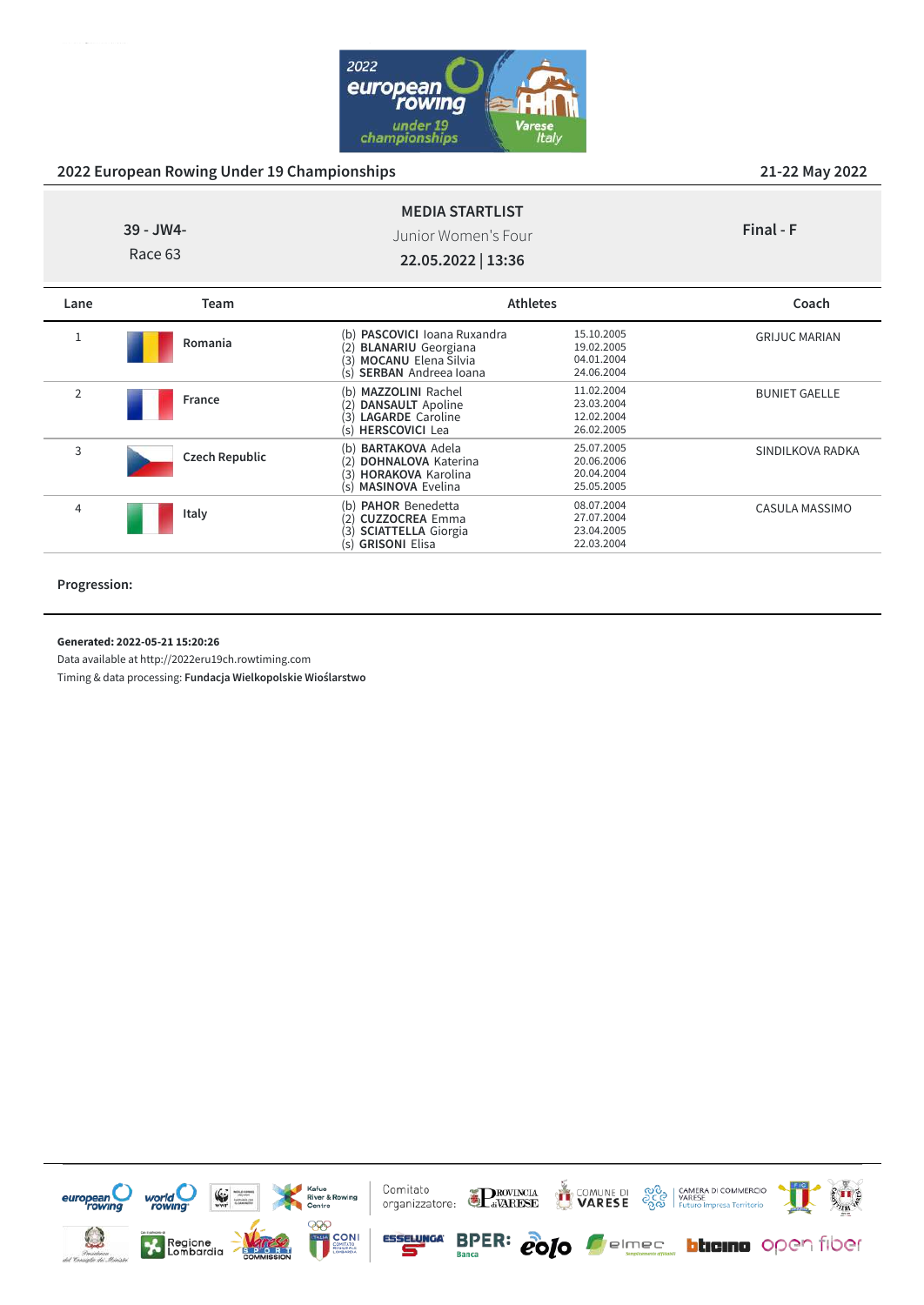

#### **40 - JM4- MEDIA STARTLIST** Junior Men's Four

**Final - FA**

Race 64

**22.05.2022 | 13:48**

| Lane           | Team         | <b>Athletes</b>                                                                                                               |                                                      | Coach                             |
|----------------|--------------|-------------------------------------------------------------------------------------------------------------------------------|------------------------------------------------------|-----------------------------------|
| 1              | Romania      | (b) PLESESCU Cosmin Iulian<br>(2) MOLDOVAN Eduard Angel<br><b>STOIAN Nicolae Razvan</b><br>(3)<br><b>DUNCA Marian Stefan</b>  | 26.03.2004<br>30.01.2004<br>07.12.2004<br>13.06.2004 | <b>MALIS CRISTIAN</b>             |
| $\overline{2}$ | 磷<br>Croatia | <b>TERLEVIC Matej</b><br>(b)<br><b>PUH Lovre</b><br>(2)<br><b>GALIC Matej</b><br>(3)<br><b>BANOVIC</b> Sven Thomas<br>(s)     | 17.03.2004<br>08.04.2004<br>02.10.2004<br>12.01.2005 | URLIC TONI                        |
| 3              | Italy        | MELEGARI Guglielmo<br>(b)<br><b>CAPPAGLI Martino</b><br><b>MELIANI</b> Emanuele<br>3)<br><b>MADDALONI</b> Giorgio             | 01.06.2005<br>21.07.2004<br>26.06.2004<br>07.01.2004 | <b>MOLEA VALTER</b>               |
| $\overline{4}$ | Austria      | <b>WIENERT</b> Julian<br>(b)<br><b>HAUTSCH Elias</b><br><b>TSCHAIKNER Teodor-Tan</b><br>(3)<br><b>WAGNER Daniel</b><br>(s)    | 24.07.2005<br>06.08.2004<br>29.11.2004<br>27.10.2004 |                                   |
| 5              | Serbia       | <b>MILANOVIC Filip</b><br>(b)<br><b>BOSNIC Zoran</b><br>(2)<br><b>CVETKOVIC</b> Predrag<br>3)<br>POPOVIC Viktor<br>(s)        | 06.05.2005<br>30.12.2004<br>25.02.2004<br>25.04.2004 | <b>TOMIC MILOS</b>                |
| 6              | Poland       | <b>SENDERACKI Konrad</b><br>(b)<br><b>KOT</b> Mikolaj<br>(2)<br><b>WACHNICKI</b> Arkadiusz<br>(3)<br><b>KOZLOWSKI Mateusz</b> | 06.08.2004<br>20.01.2004<br>11.04.2004<br>06.05.2004 | <b>RADKOWSKI</b><br><b>TOMASZ</b> |

**Progression:**

**Generated: 2022-05-21 15:20:26**

Data available at http://2022eru19ch.rowtiming.com

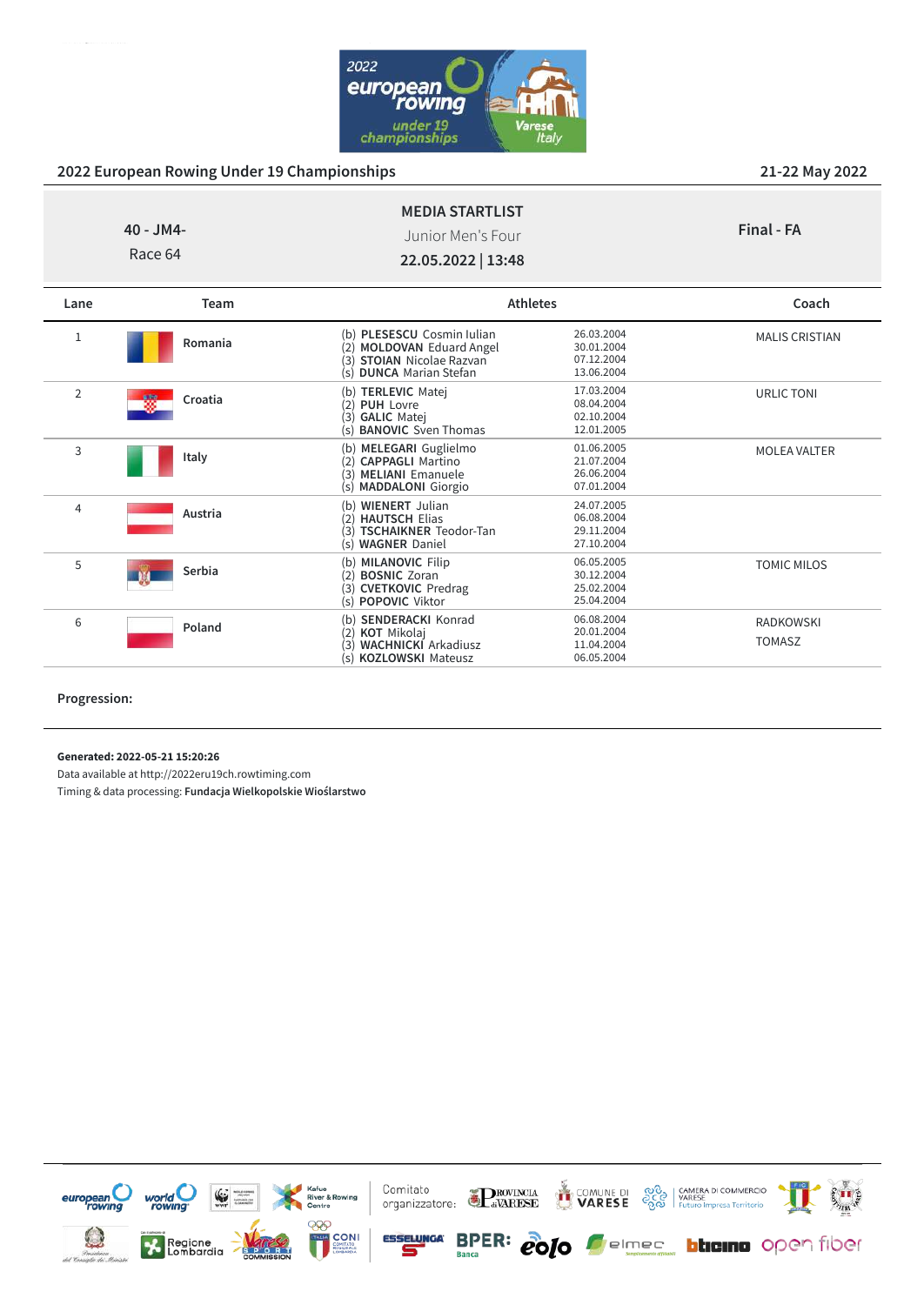

**Final - FA**

### **41 - JW4x**

Race 65

Junior Women's Quadruple Sculls **22.05.2022 | 14:00**

**MEDIA STARTLIST**

| Lane           | Team                  | <b>Athletes</b>                                                                                                                                       |                                                      | Coach                                 |
|----------------|-----------------------|-------------------------------------------------------------------------------------------------------------------------------------------------------|------------------------------------------------------|---------------------------------------|
| 1              | Greece                | (b) LEVENTELLI Eleni Marina<br>(2) LAPIKOF Viktoria<br>(3) ANGOU Sotiria<br>(s) NTARA Nefeli                                                          | 23.07.2004<br>20.07.2005<br>11.07.2005<br>21.11.2007 | <b>POSTIGLIONE</b><br><b>GIOVANNI</b> |
| $\overline{2}$ | Switzerland           | <b>TREVISAN Aline</b><br>(b)<br><b>BENATI</b> Aurelia<br>(2)<br><b>LOETSCHER Flavia</b><br>(3)<br><b>VON DER SCHULENBURG Alexa</b><br>(s)             | 28.09.2005<br>14.05.2006<br>28.12.2004<br>19.02.2004 | HOWALD-BUOL<br>ANNA-MARIA             |
| 3              | Romania               | <b>TODIRICA Andreea</b><br>(b)<br><b>NEDELCU</b> Iulia Valentina<br>(2)<br><b>GRADINACIUC</b> Delia Mirabela<br>(3)<br><b>MATRAN</b> Ana-Maria<br>(s) | 09.06.2005<br>10.03.2005<br>06.08.2005<br>15.02.2004 | <b>GRIJUC MARIAN</b>                  |
| $\overline{4}$ | France                | (b) CLOUTIER Elea<br><b>RAVOIRE</b> Jessica<br>(2)<br>(3) ASSIER Lucie<br>(s) MERDENS Maelle                                                          | 09.12.2005<br>24.05.2005<br>30.04.2004<br>28.07.2004 | <b>DEPIERRE GAEL</b>                  |
| 5              | Poland                | (b) KUSIOWSKA Kinga<br><b>KHLIBENKO Anna</b><br>(2)<br><b>STEFANIAK Gabriela</b><br>(3)<br>(s) MALICKA Natasha                                        | 15.04.2005<br>14.11.2004<br>15.05.2005<br>07.04.2004 | <b>RADKOWSKI</b><br><b>TOMASZ</b>     |
| 6              | <b>Czech Republic</b> | <b>BURESOVA Veronika</b><br>(h)<br>(2) KRPCOVA Kamila<br><b>STERBOVA Natalie</b><br>(3)<br><b>KUBATOVA Sofie</b><br>(s)                               | 29.06.2005<br>10.09.2005<br>16.02.2006<br>19.01.2005 | <b>BLAHA PAVEL</b>                    |

**Progression:**

**Generated: 2022-05-21 15:20:26**

Data available at http://2022eru19ch.rowtiming.com

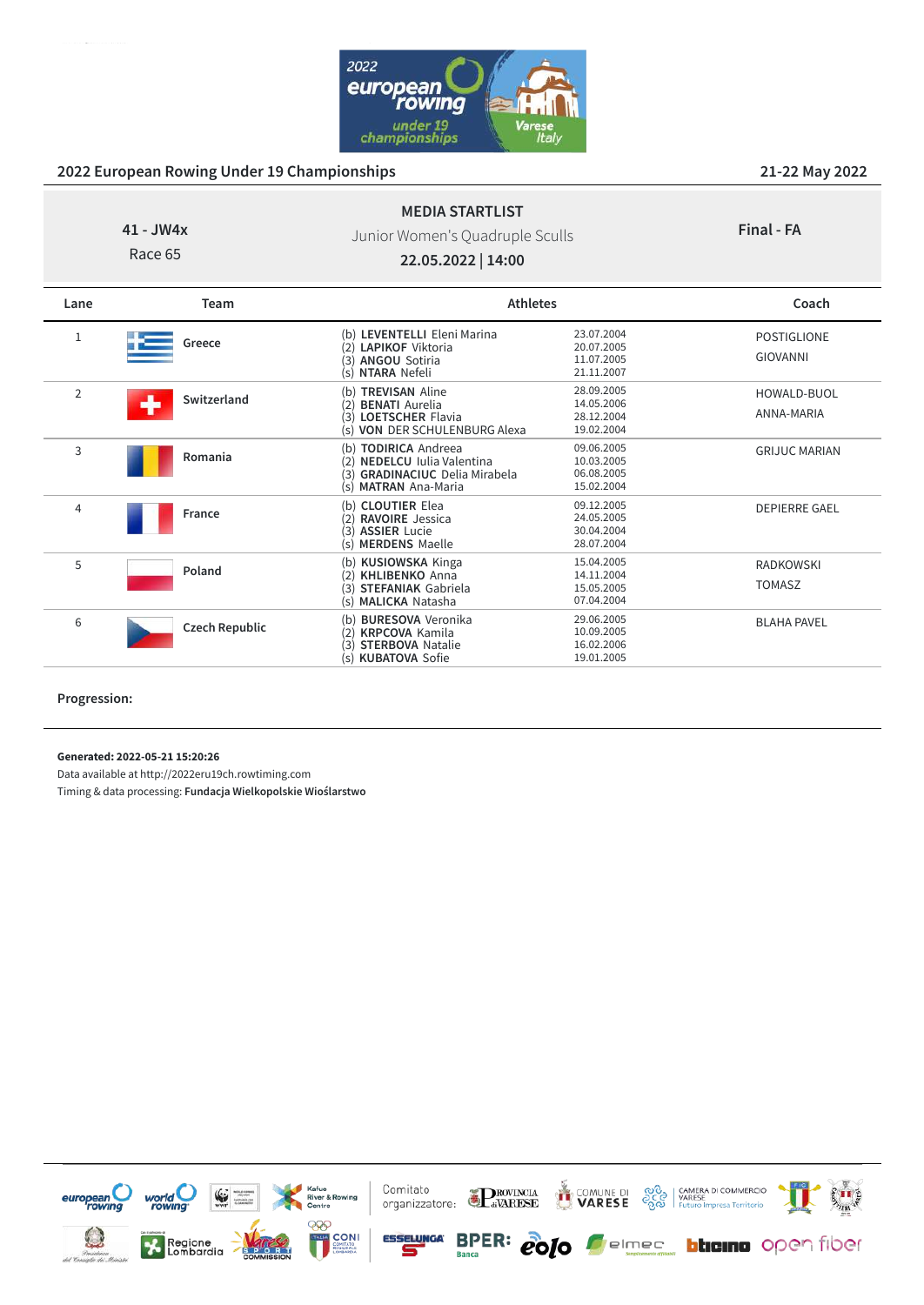

|              | 2022 European Rowing Under 19 Championships |                                                                               | 21-22 May 2022 |
|--------------|---------------------------------------------|-------------------------------------------------------------------------------|----------------|
|              | $42 - JMAx$<br>Race 66                      | <b>MEDIA STARTLIST</b><br>Junior Men's Quadruple Sculls<br>22.05.2022   14:12 | Final - FA     |
| Lane         | Team                                        | <b>Athletes</b>                                                               | Coach          |
| Progression: |                                             |                                                                               |                |

Data available at http://2022eru19ch.rowtiming.com

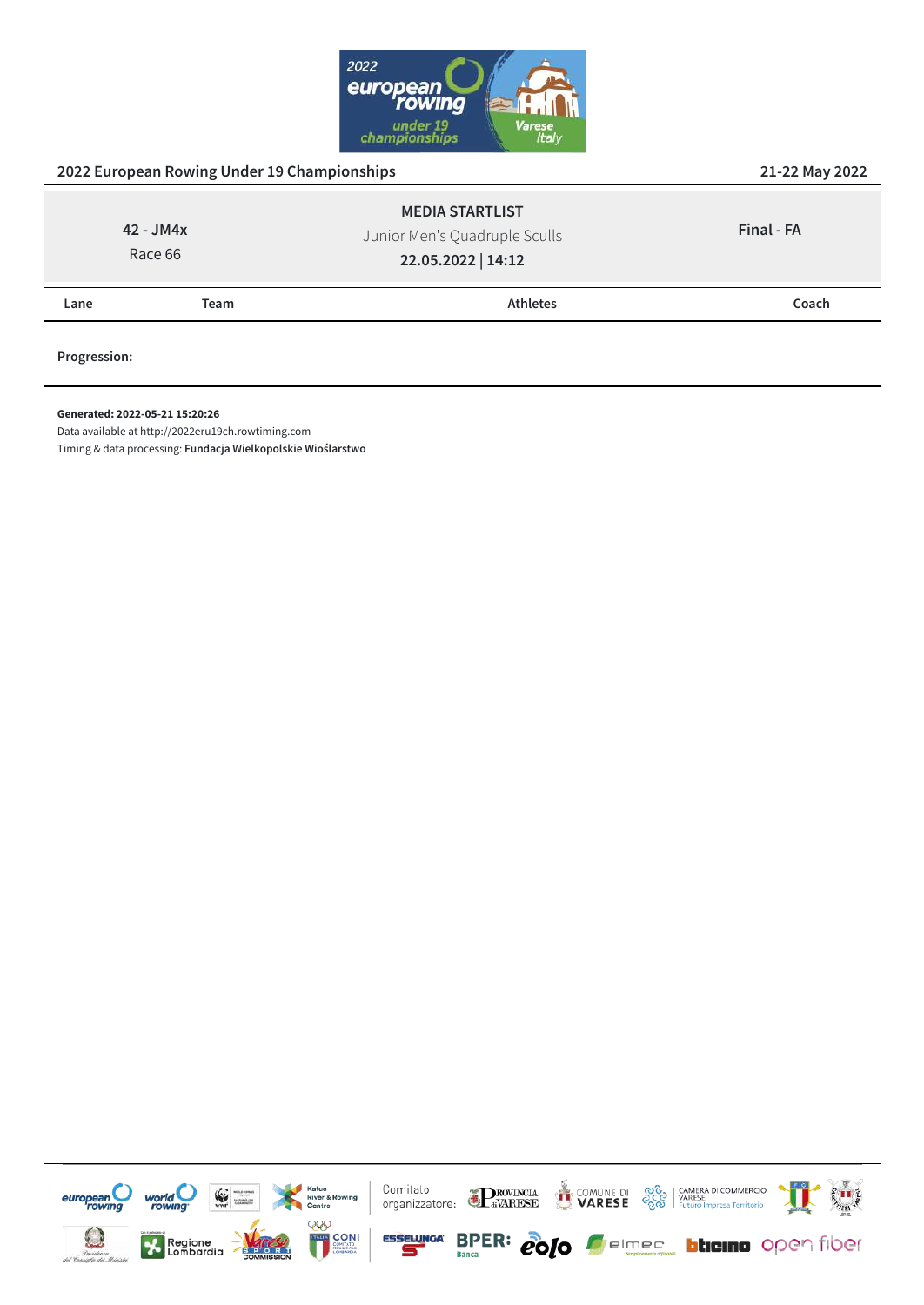

|           | <b>MEDIA STARTLIST</b> |           |
|-----------|------------------------|-----------|
| 43 - JW8+ | Juniors Women's Eight  | Final - F |
| Race 67   | 22.05.2022   14:24     |           |

| Lane | Team    | <b>Athletes</b>                                                                                                                                                                                                                                                                                                      |                                                                                                                            | Coach                                   |
|------|---------|----------------------------------------------------------------------------------------------------------------------------------------------------------------------------------------------------------------------------------------------------------------------------------------------------------------------|----------------------------------------------------------------------------------------------------------------------------|-----------------------------------------|
| 1    | Poland  | (b) ZAWADZKA Wiktoria<br>(2) LIPERTOWICZ Weronika<br>(3) LEWANDOWSKA Wiktoria<br><b>OSZCZEDA</b> Julia<br>(4)<br>(5) WYRZYKOWSKA Nikola<br><b>BARANSKA</b> Aleksandra<br>(6)<br><b>HAKOBYAN Julia</b><br>(7)<br><b>STALEGA Kinga</b><br>(s)<br>(c) WISNIEWSKA Martyna                                                | 16.11.2005<br>02.04.2004<br>11.04.2005<br>05.02.2005<br>31.05.2005<br>01.04.2005<br>22.10.2004<br>03.01.2005<br>25.08.2004 | <b>ROBASZKIEWICZ</b><br><b>AGNESZKA</b> |
| 2    | Romania | (b) NEGURA Narcisa-Florentina<br><b>PETRAS Andreea</b><br>(2)<br><b>GRIGORE</b> Cosmina Alexandra<br>(3)<br><b>BOLDEA</b> Iuliana Isabela<br>(4)<br>(5) PISERU Beatrice<br>(6) AILINCAI Denisa Cristina<br><b>MIHAI Felicia Maria</b><br><b>FILOTE</b> Andra Elena<br>(s)<br><b>DESPA Irina Lucia Andreea</b><br>(c) | 29.09.2005<br>08.10.2004<br>09.10.2004<br>01.02.2005<br>22.12.2005<br>26.08.2005<br>01.02.2004<br>10.02.2004<br>09.07.2008 | <b>GRIJUC MARIAN</b>                    |
| 3    | Italy   | (b) <b>MONACI</b> Lucrezia<br>(2) <b>PAOLETTI</b> Matilde<br><b>CALABRESE Vittoria</b><br>(4) <b>PETTINARI</b> Alice<br><b>BIANCHI</b> Isabella<br>(5)<br>(6) OREFICE Marta<br><b>OREFICE Giulia</b><br>(7)<br><b>MONTEGGIA Caterina</b><br>(s)<br><b>COLOMBO</b> Ilaria<br>(c)                                      | 07.09.2005<br>29.10.2006<br>11.12.2004<br>05.05.2005<br>22.07.2004<br>31.07.2006<br>31.07.2006<br>09.11.2004<br>28.09.2005 | CASULA MASSIMO                          |
| 4    | Ukraine | (b) KATAIEVA Zinaida<br>(2) LEHENCHENKO Alisa<br>(3) KLIEVTSOVA Daria<br><b>DEMIANOVA Maryna</b><br>(4)<br><b>NAZARENKO</b> Yelyzaveta<br>(5)<br>(6) DRAHA Anastasija<br><b>PASHCHENKO</b> Viktorija<br>(7)<br>(s) YATSULIAK Iryna<br>(c) KOZYR Anastasija                                                           | 22.03.2005<br>25.02.2006<br>01.10.2004<br>18.08.2005<br>04.08.2006<br>18.09.2005<br>21.10.2004<br>12.06.2006<br>04.01.2004 | <b>ZAKHAROV YURIY</b>                   |

### **Progression:**

#### **Generated: 2022-05-21 15:20:26**

Data available at http://2022eru19ch.rowtiming.com

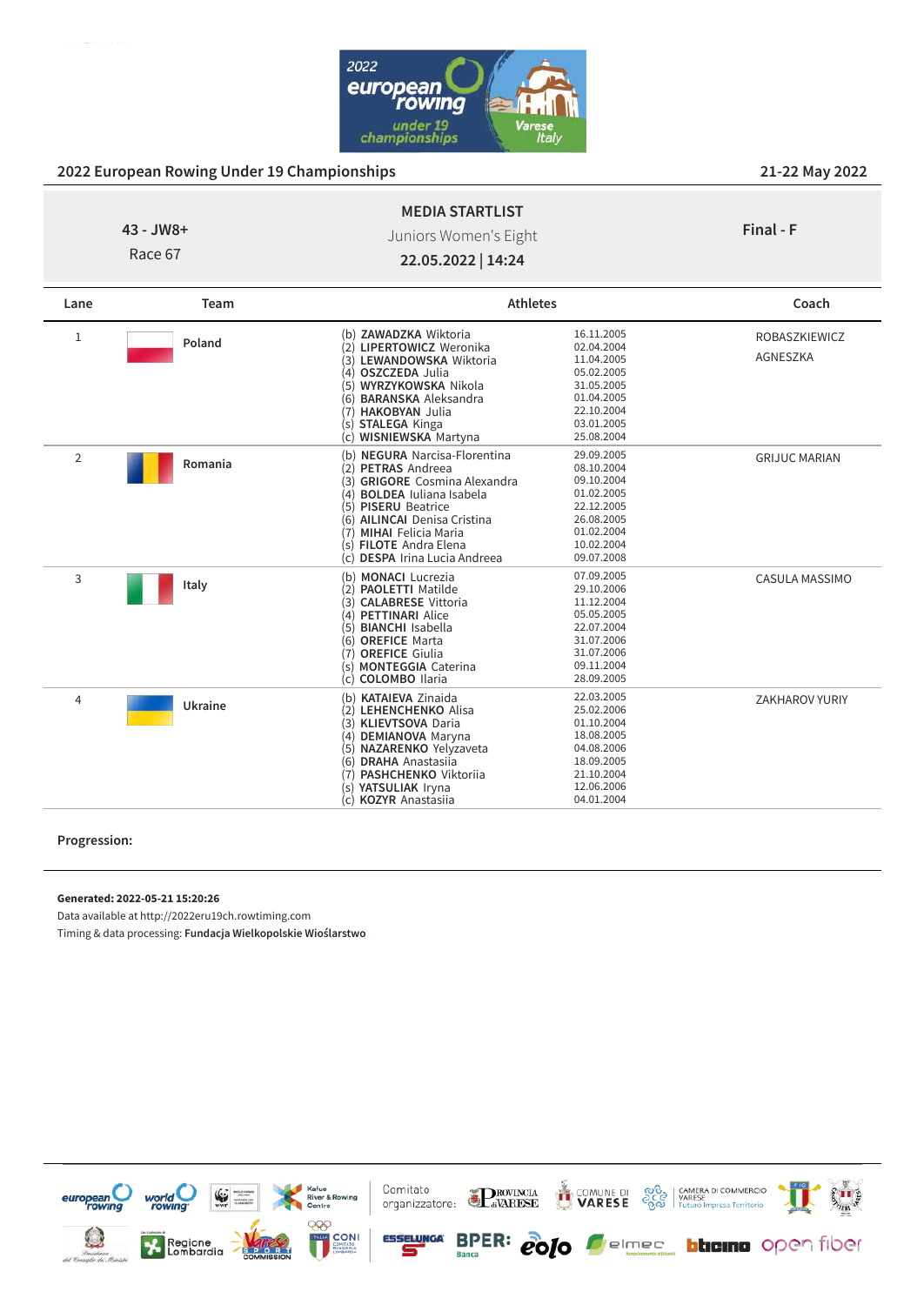

|              | 2022 European Rowing Under 19 Championships |                                                                            | 21-22 May 2022 |
|--------------|---------------------------------------------|----------------------------------------------------------------------------|----------------|
|              | $38 - JM2x$<br>Race 68                      | <b>MEDIA STARTLIST</b><br>Junior Men's Double Sculls<br>22.05.2022   14:36 | Final - FA     |
| Lane         | Team                                        | <b>Athletes</b>                                                            | Coach          |
| Progression: |                                             |                                                                            |                |

Data available at http://2022eru19ch.rowtiming.com

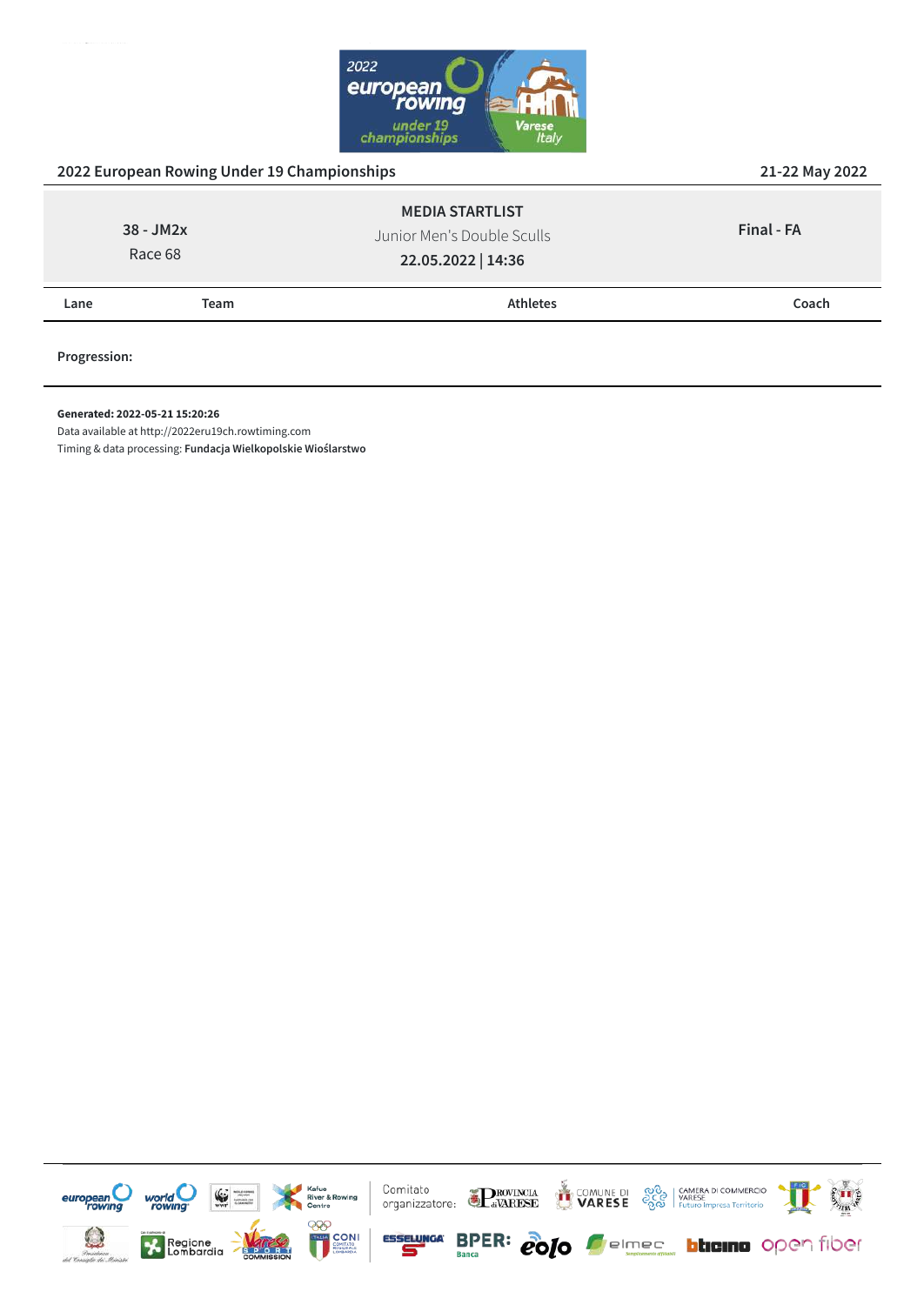

**Final - FA**

|           | MEDIA STARTLIST              |
|-----------|------------------------------|
| 37 - JW2x | Junior Women's Double Sculls |
| Race 69   | $22.05.2022$ 14.48           |

### **22.05.2022 | 14:48**

| Lane           | Team                  |                                               | <b>Athletes</b>          | Coach                                 |
|----------------|-----------------------|-----------------------------------------------|--------------------------|---------------------------------------|
| 1              | France                | (b) MASSEMIN Milla<br>(s) DEGEORGES Salome    | 14.03.2004<br>01.07.2004 | <b>DEPIERRE GAEL</b>                  |
| $\overline{2}$ | Austria               | (b) GUTSJAHR Emma<br>(s) HAIDER Greta         | 05.08.2004<br>18.04.2005 | <b>WOLFSBERGER</b><br><b>GERHARD</b>  |
| 3              | Italy                 | (b) ERPINI Angelica<br>(s) RUBEO Francesca    | 08.05.2005<br>13.07.2005 | CASULA MASSIMO                        |
| $\overline{4}$ | Greece                | (b) DALIDOU Sofia<br>(s) NATSIOULA Styliani   | 23.09.2005<br>09.12.2004 | <b>POSTIGLIONE</b><br><b>GIOVANNI</b> |
| 5              | Lithuania             | (b) JONUSAITE Ula<br>(s) KRYZEVICIUTE Saule   | 26.07.2004<br>22.12.2004 |                                       |
| 6              | <b>Czech Republic</b> | (b) JANSTOVA Terezie<br>(s) ZAMOSTNA Veronika | 18.05.2005<br>17.04.2004 |                                       |

#### **Progression:**

**Generated: 2022-05-21 15:20:26**

Data available at http://2022eru19ch.rowtiming.com